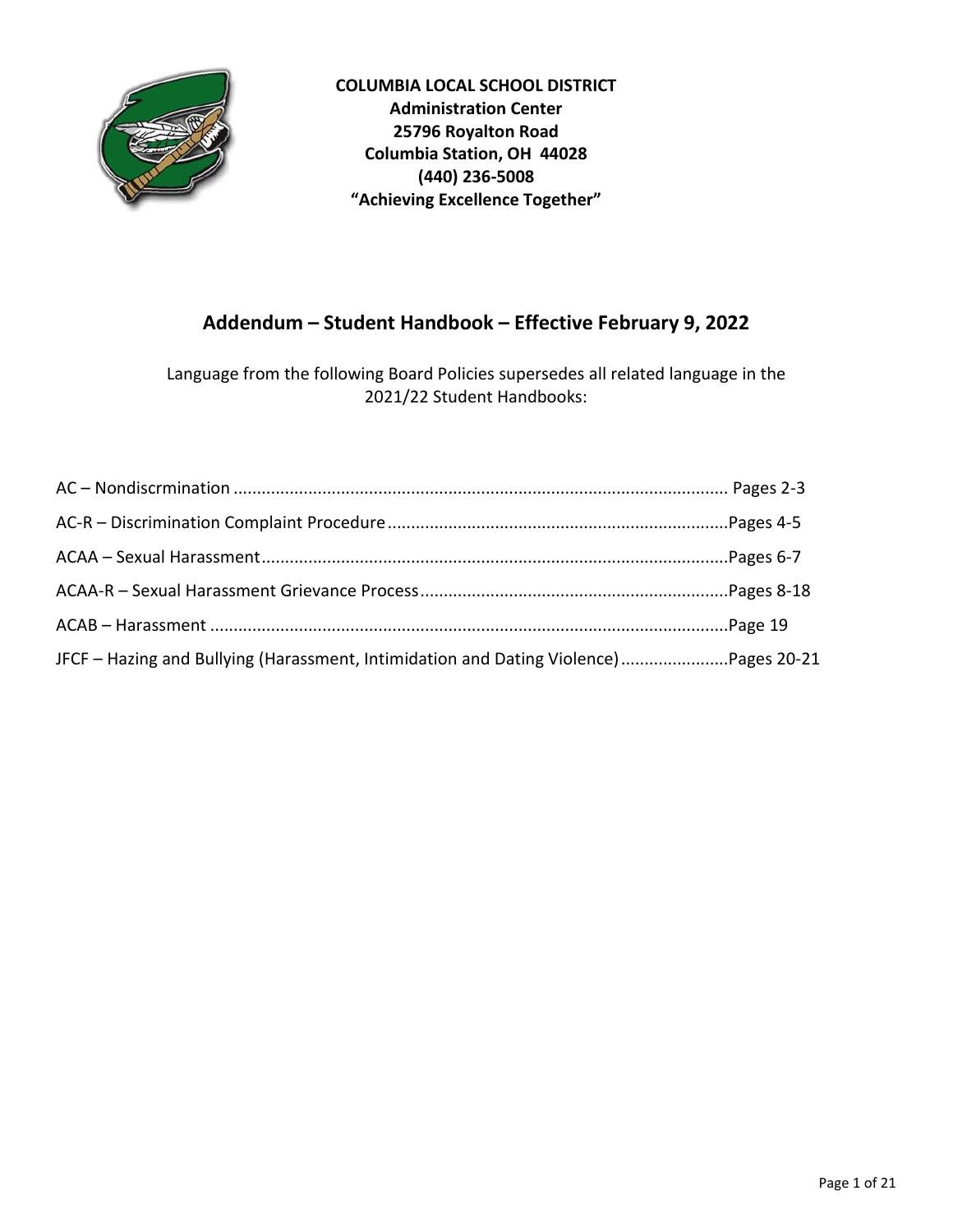# **Board Policy AC - NONDISCRIMINATION**

The Board is committed to an environment in which all individuals, including students, staff, job applicants, the general public and individuals with whom it does business, are treated with dignity and respect. The Board prohibits discrimination based on race, color, national origin, ancestry, citizenship status, religion, sex, economic status, age, disability, military status or legally acquired genetic information.

#### District Compliance Officer(s)

The Board designates the following individual(s) to serve as the District's compliance officer:

| Title:        | Graig Bansek, Superintendent, Columbia Local School District |
|---------------|--------------------------------------------------------------|
| Address:      | 25796 Royalton Road, Columbia Station, Ohio 44028            |
| Phone Number: | (440) 236-5008                                               |
| Email:        | bansekg@columbia.k12.oh.us                                   |

The name, title, and contact information of this individual is annually published in District handbooks and on the District website.

The compliance officer is responsible for coordinating the District's efforts to comply with applicable Federal and State laws and regulations, including, but not limited to, Title II of the Americans with Disabilities Act, Title VI and Title VII of the Civil Rights Act of 1964, Title IX of the Education Amendment Act of 1972, Section 504 of the Rehabilitation Act of 1973, and the Age Discrimination in Employment Act of 1975.

The compliance officer is responsible for addressing any inquiries or complaints regarding discrimination or retaliation in a prompt and equitable manner.

### Reports and Complaints of Unlawful Discrimination/Harassment

Individuals who feel they have been subjected to unlawful discrimination or retaliation may file a complaint, either orally or in writing, with the compliance officer or an administrator, supervisor or other district-level administrator. Employees are required to promptly report to the compliance officer or an administrator, supervisor or other district-level administrator when they become aware of incidents of unlawful discrimination or retaliation. All other persons associated with the District are encouraged to promptly report when they become aware of such incidents. Any administrator, supervisor or district-level administrator who receives such a complaint must forward it to the compliance officer.

The Board has developed complaint procedures, which are made available to every member of the school community. The complaint procedures are not intended to interfere with the rights of any individual to pursue action through State and/or Federal law, contact law enforcement, or file a complaint with the United States Department of Education, Office of Civil Rights, the Ohio Civil Rights Commission or the Equal Employment Opportunity Commission.

The Board has adopted separate policies and procedures for sexual harassment, including the identification of the Title IX Coordinator (See Policies ACAA and ACAA-R). All sexual harassment reports must be managed in accordance with the sexual harassment policy and procedure.

### Interim Measures and Responsive Action

Upon receiving a complaint, the compliance officer will consider whether any interim measures should be taken to restore or preserve equal access to the District's education program or activity without unreasonably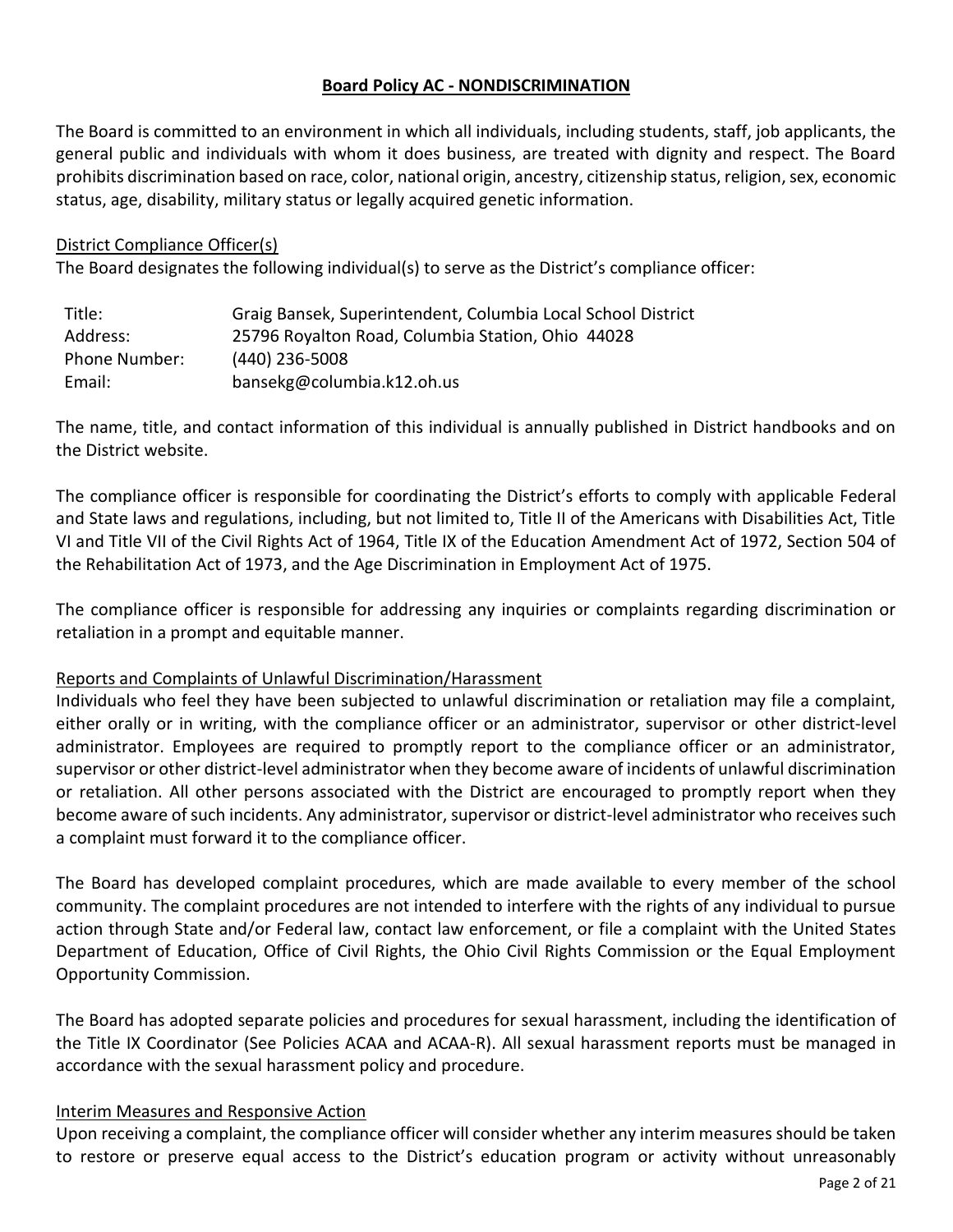burdening the other party, including measures designed to protect the safety of all parties or the District's educational environment, or deter discrimination.

The District shall enforce its prohibitions against unlawful discrimination by taking responsive action reasonably calculated to stop and prevent further misconduct. Employees or students who engage in unlawful discrimination or retaliation may be subject to disciplinary action. The Board has identified disciplinary penalties, which may be imposed on the offender(s).

### Confidentiality

Matters, including the identity of both the reporting party and the responding party, are kept confidential to the extent possible.

### Retaliation

No one shall retaliate against an employee or student because he/she files a grievance; assists or participates in an investigation, proceeding or hearing regarding the charge of discrimination of an individual; or because he/she has opposed language or conduct that violates this policy. Any administrator, supervisor or district-level administrator who is aware of such retaliation shall forward it to the compliance officer. Reported acts of retaliation will be promptly investigated and addressed.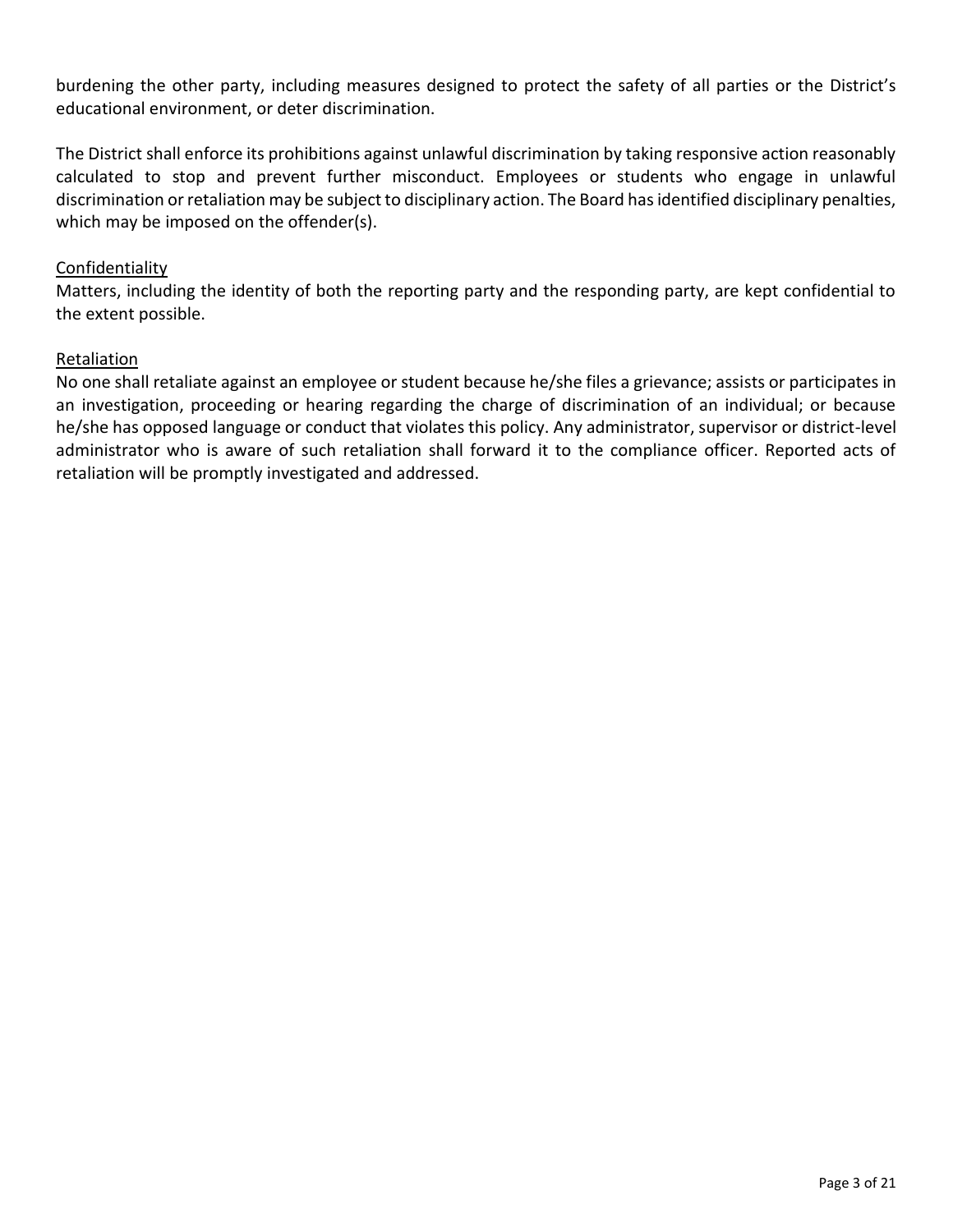#### **Board Policy AC-R - DISCRIMINATION COMPLAINT PROCEDURE**

Discrimination Complaint Procedure

#### Initiating a Complaint

Individuals who feel they have been subjected to unlawful discrimination or retaliation may file a complaint, either orally or in writing, with the compliance officer or an administrator, supervisor or other District-level administrator. Employees are required to promptly report to the compliance officer or an administrator, supervisor or other District-level administrator when they become aware of incidents of unlawful discrimination or retaliation. All other persons associated with the District are encouraged to promptly report when they become aware of such incidents. Any administrator, supervisor or District-level administrator who receives such a complaint must forward it to the compliance officer. If the compliance officer is the subject of the complaint, an individual may file a complaint with the Superintendent, who shall assume the role of compliance officer for such complaints. If the Superintendent is the subject of the complaint, the complaint should be referred to the Board President.

The Board has adopted separate policies and procedures for sexual harassment. (See Policies ACAA and ACAA-R) All sexual harassment reports must be managed in accordance with the sexual harassment policy and procedure.

#### Interim Measures

Upon receiving a complaint, the compliance officer will consider whether any interim measures should be taken to restore or preserve equal access to the District's education program or activity, including measures designed to protect the safety of all parties or the District's educational environment, or deter discrimination. The compliance officer should consider the complainant's wishes with respect to interim measures, but may move forward with any interim measures deemed appropriate.

### Investigating a Complaint

The compliance officer shall investigate the complaint to determine whether the complainant has been subjected to unlawful discrimination or retaliation. The investigation may include individual interviews with the parties involved, interviews with individuals who may have observed the alleged conduct or may have other relevant knowledge, and consideration of any documentation or other information presented by the parties or other individuals who may have observed the alleged conduct or may have other relevant knowledge. The respondent will be provided an opportunity to respond to the allegations during the investigative process and before any determinations are made.

The District may refer the investigation to a third party.

At the conclusion of the investigation, the compliance officer shall review the merits of the complaint, summarize the relevant evidence, and prepare and deliver a written report to the complainant and respondent that outlines whether the complainant has been subjected to unlawful discrimination or retaliation. The compliance officer may consult with the Board's legal counsel prior to finalizing the report.

#### Appeal

If the complainant is not satisfied with the decision of the compliance officer, a written appeal may be filed with the Superintendent or designee within five calendar days of receipt of the compliance officer's response. The Superintendent or designee may decide to hear or deny the request for appeal and may request additional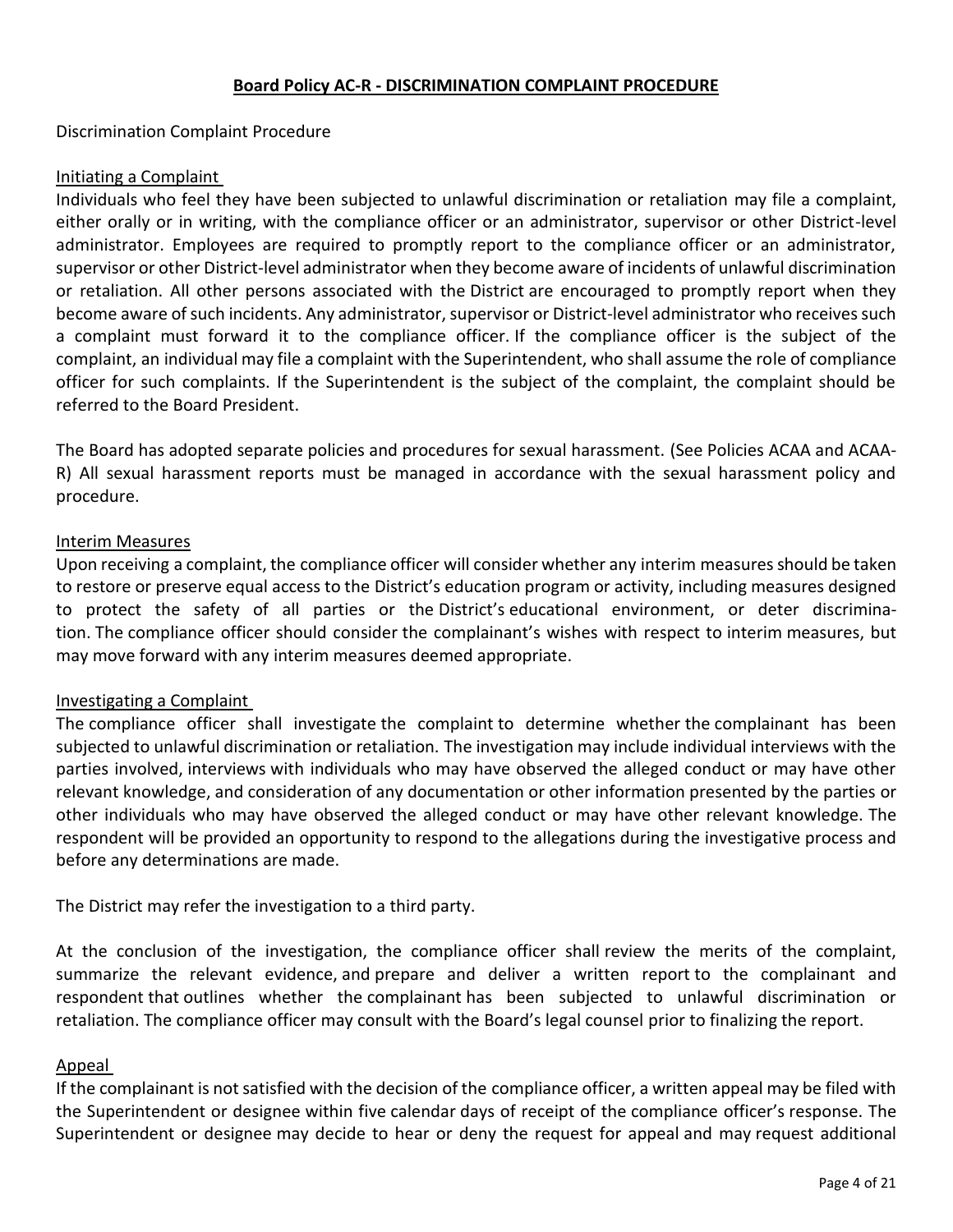information prior to making a decision. The Superintendent's or designee's decision will be final. A copy of the Superintendent's or designee's final decision shall be sent to the complainant and respondent.

# Informal Resolution

At any time during complaint procedure and prior to reaching a determination regarding responsibility, the District may facilitate an informal resolution process that does not involve a full investigation and determination of responsibility provided that the District obtains the parties' voluntary, written consent to the informal resolution process. If the parties do not reach resolution through the informal resolution process, the parties will resume the complaint procedure at the point they left off.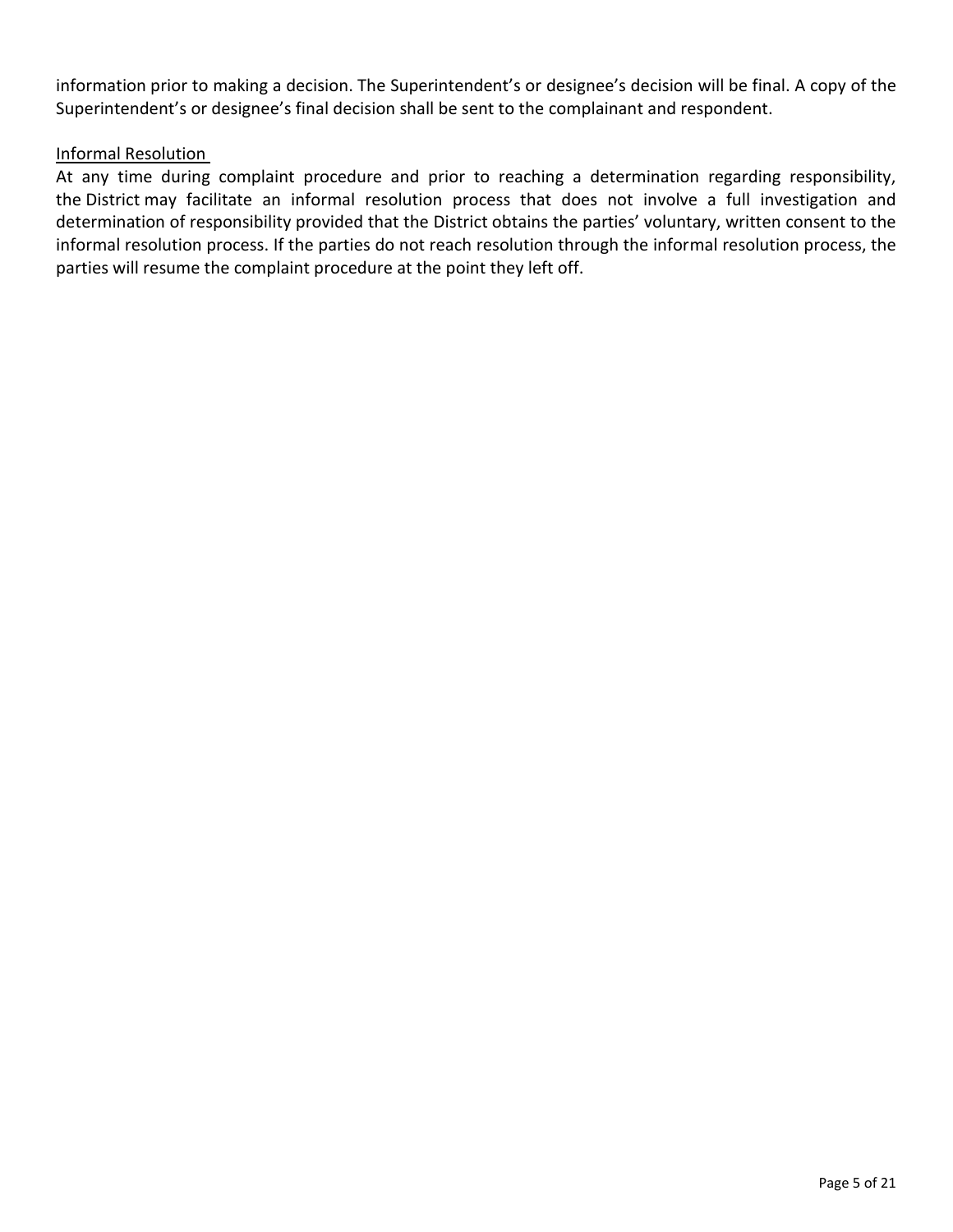### **Board Policy ACAA - SEXUAL HARASSMENT**

The District does not discriminate on the basis of sex in any education program or activity that it operates, including admission and employment. The District is required by Title IX of the Education Amendments of 1972 and the regulations promulgated through the U.S. Department of Education not to discriminate in such a manner. Inquiries about the application of Title IX to the District may be referred to the District's Title IX Coordinator, to the Assistant Secretary for Civil Rights of the Department of Education, or both.

The Board designates the following individual to serve as the District's Title IX Coordinator:

| Title:        | Graig Bansek, Superintendent, Columbia Local School District |
|---------------|--------------------------------------------------------------|
| Address:      | 25796 Royalton Road, Columbia Station, OH 44028              |
| Phone Number: | (440) 236-5008                                               |
| Email:        | bansekg@columbia.k12.oh.us                                   |

Any person may report sex discrimination, including sexual harassment, at any time, including during nonbusiness hours. Such a report may be made in person, by mail, by telephone or by electronic mail, using the contact information listed for the Title IX Coordinator, or by any other means that results in the Title IX Coordinator receiving the person's verbal or written report.

For purposes of this policy and the grievance process, "sexual harassment" means conduct on the basis of sex that satisfies one or more of the following:

- 1. A District employee conditioning the provision of an aid, benefit, or service of the District on an individual's participation in unwelcome sexual conduct;
- 2. Unwelcome conduct determined by a reasonable person to be so severe, pervasive and objectively offensive that it effectively denies a person equal access to the District's education program or activity or
- 3. "Sexual assault" as defined in 20 USC 1092(f)(6)(A)(v), "dating violence" as defined in 34 USC 12291(a)(10), "domestic violence" as defined in 34 USC 12291(a)(8) or "stalking" as defined in 34 USC 12291(a)(30).

When the harassment or discrimination on the basis of sex does not meet the definition of sexual harassment, the Title IX Coordinator directs the individual to the applicable sex discrimination process for investigation.

# Retaliation Prohibited

The District prohibits intimidation, threats, coercion or discrimination against any individual for the purpose of interfering with any right or privilege secured by Title IX or this policy, or because the individual has made a report or complaint, testified, assisted, or participated or refused to participate in any manner in an investigation proceeding or hearing, if applicable. Intimidation, threats, coercion, or discrimination, including charges against an individual for code of conduct violations that do not involve sex discrimination or sexual harassment, but arise out of the same facts or circumstances as a report or complaint of sex discrimination, or a report or formal complaint of sexual harassment, for the purpose of interfering with any right or privilege secured by Title IX or this part, constitutes retaliation. It is not considered retaliation if the District imposes a punishment under a zero-tolerance policy that always imposes the same punishment for conduct regardless of the circumstances.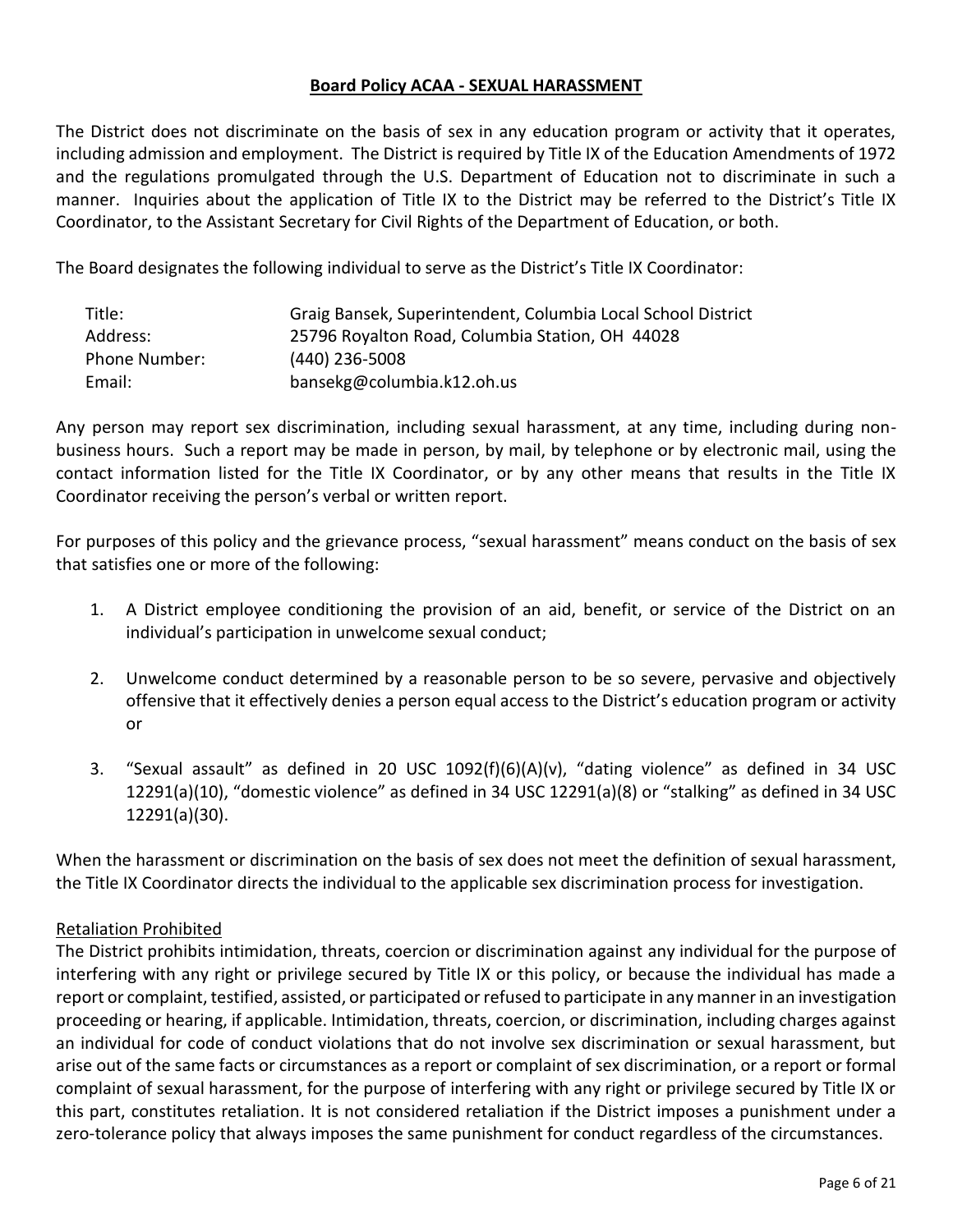# Confidentiality

The District must keep confidential the identity of any individual who has made a report or complaint of sex discrimination, including any individual who has made a report or filed a formal complaint of sexual harassment, any individual who has been alleged to be the victim or perpetrator of conduct that could constitute sexual harassment, and any witness, except as may be permitted by Family Educational Rights and Privacy Act (FERPA) or as required by law, or to carry out the purposes of the Title IX regulations, including the conduct of any investigation, hearing or judicial proceeding arising thereunder.

### Notice Requirements

The District provides notice to applicants for admission and employment, students, parents or legal guardians of elementary and secondary school students, employees and the union(s) with the name or title, office address, email address and telephone number of the Title IX Coordinator and notice of the District grievance procedures and process, including how to report or file a complaint of sex discrimination, how to file a formal complaint of sexual harassment and how the District will respond. These grievance procedures are set forth in Policy ACAA-R. The District also posts the Title IX Coordinator's contact information and Title IX policies and procedures in a prominent location on the District website and in all handbooks made available by the District.

# Training Requirements

The District ensures that Title IX Coordinators, investigators, decision-makers, and any person who facilitates an informal resolution process, receives training on the definition of sexual harassment, the scope of the District's education program or activity, how to conduct an investigation and grievance process including hearings, appeals and informal resolution processes, when applicable, and how to serve impartially including by avoiding prejudgment of the facts at issue, conflicts of interest and bias. The District also ensures that decision-makers and investigators receive training on issues of relevance of questions and evidence, including when questions and evidence about the complainant's sexual predisposition or prior sexual behavior are not relevant as set forth in the formal procedures that follow, and training on any technology to be used at a live hearing, if applicable. Investigators also receive training on issues of relevance to create an investigative report that fairly summarizes relevant evidence. All materials used to train individuals who receive training under this section must not rely on sex stereotypes and must promote impartial investigations and adjudications of formal complaints of sexual harassment and are made publicly available on the District's website.

# Conflict of Interest and Bias

The District ensures that Title IX Coordinators, investigators, decision-makers, and any person who facilitates an informal resolution process do not have a conflict of interest or bias for or against complainants or respondents generally or an individual complainant or respondent.

### Determination of Responsibility

The individual who has been reported to be the perpetrator of conduct that could constitute sexual harassment is presumed not responsible for alleged conduct. A determination regarding responsibility will be made by the decision-maker at the conclusion of the investigation in accordance with the process outlined in Policy ACAA-R. No disciplinary sanctions will be imposed unless and until a final determination of responsibility is reached.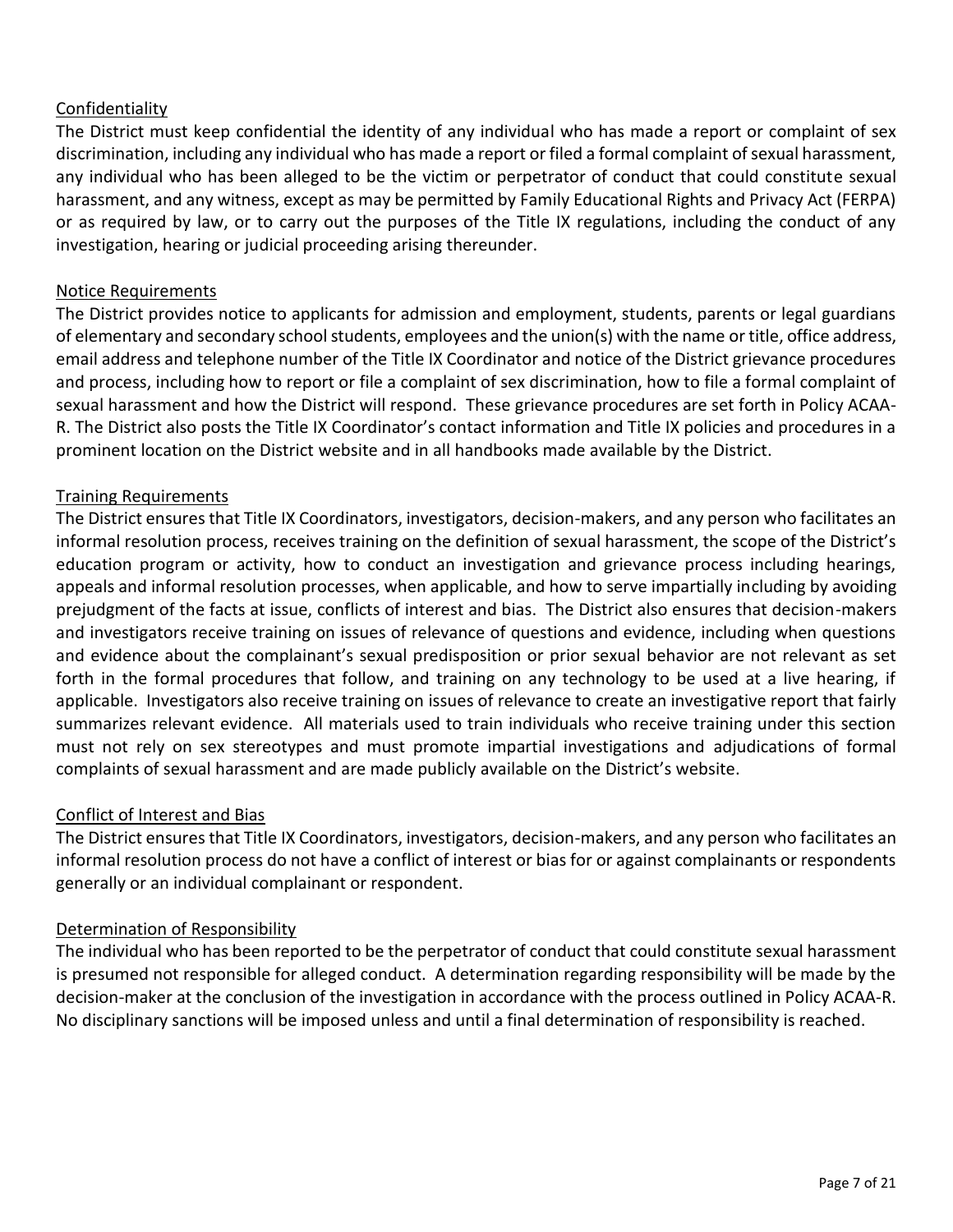### **Board Policy ACAA-R SEXUAL HARASSMENT GRIEVANCE PROCESS**

The Board requires the following grievance process to be followed for the prompt and equitable resolution of student and employee complaints alleging any action that would be prohibited as sexual harassment by Title IX. The Board directs the process to be published in accordance with all statutory and regulatory requirements.

# Definitions

The following definitions apply for Title IX policies and procedures:

"Sexual Harassment" means conduct on the basis of sex that satisfies one or more of the following:

- A. Board employee conditioning the provision of an aid, benefit, or service of the District on an individual's participation in unwelcome sexual conduct (often called "*quid pro quo*" harassment);
- B. Unwelcome conduct determined by a reasonable person to be so severe, pervasive, and objectively offensive that it effectively denies a person equal access to the District's education program or activity; or
- C. "Sexual assault" as defined in 20 U.S.C. 1092(f)(6)A(v), or "dating violence" as defined in 34 U.S.C. 12291(a)(10), "domestic violence" as defined in 34 U.S.C. 12291(a)(8), or "stalking" as defined in 34 U.S.C. 12291(a)(30).

"Sexual assault" means any sexual act directed against another person, without the consent of the victim, including instances where the victim is incapable of giving consent, and the "nonforcible" sex offenses of Incest and Statutory Rape. Sexual assault includes rape, sodomy, sexual assault with an object, fondling, incest, and statutory rape.

- 1. *Rape* is the carnal knowledge of a person (i.e., penetration, no matter how slight, of the genitalia or anal opening of a person), without the consent of the victim, including instances where the victim is incapable of giving consent because of age or because of temporary or permanent mental or physical incapacity.
- 2. *Sodomy* is oral or anal sexual intercourse with another person, without the consent of the victim, including instances where the victim is incapable of giving consent because of age or because of temporary or permanent mental or physical incapacity.
- 3. *Sexual Assault with an Object* is using an object or instrument to unlawfully penetrate, however slightly, the genital or anal opening of the body of another person, without the consent of the victim, including instances where the victim is incapable of giving consent because of age or because of temporary or permanent mental or physical incapacity. An "object" or "instrument" is anything used by the offender other than the offender's genitalia.
- 4. *Fondling* is the touching of the private body parts of another person for the purpose of sexual gratification, without the consent of the victim, including instances where the victim is incapable of giving consent because of age or because of temporary or permanent mental or physical incapacity.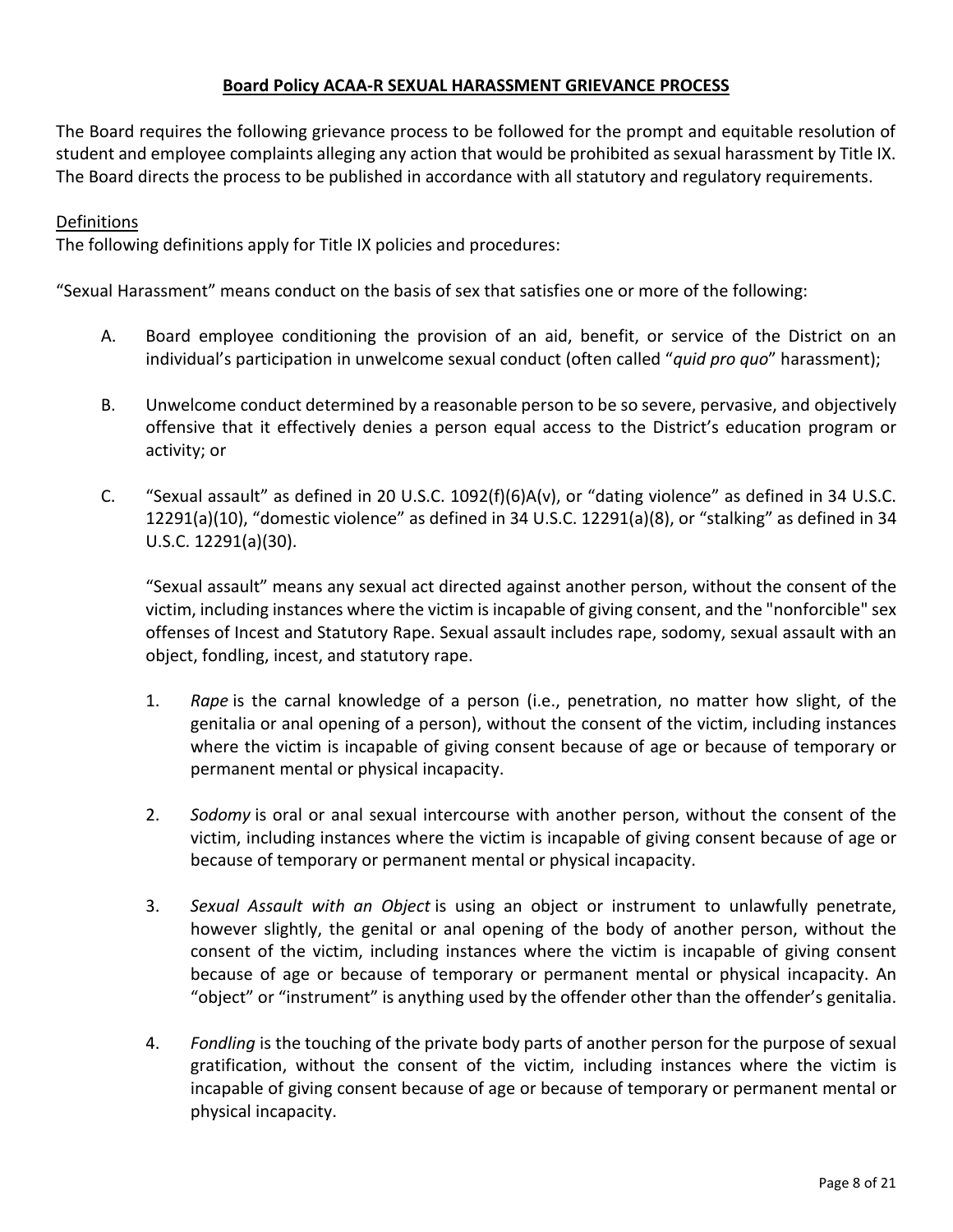- 5. *Incest* is nonforcible sexual intercourse between persons who are related to each other within the degrees wherein marriage is prohibited by State law.
- 6. *Statutory Rape* is nonforcible sexual intercourse with a person who is under the statutory age of consent as defined by State law.
- 7. *Consent* refers to words or actions that a reasonable person would understand as agreement to engage in the sexual conduct at issue. A person may be incapable of giving consent because of age or because of temporary or permanent mental or physical incapacity. A person who is incapacitated is not capable of giving consent.
- 8. *Incapacitated* refers to the state where a person does not understand and/or appreciate the nature or fact of sexual activity due to the effect of drugs or alcohol consumption, medical condition, disability, or due to a state of unconsciousness or sleep.
- D. "Domestic violence" includes felony or misdemeanor crimes of violence committed by:
	- 1. a current or former spouse or intimate partner of the victim;
	- 2. a person with whom the victim shares a child in common;
	- 3. a person who is cohabitating with or has cohabitated with the victim as a spouse or intimate partner;
	- 4. a person similarly situated to a spouse of the victim under the domestic or family violence laws of the jurisdiction in which the crime occurred; or
	- 5. any other person against an adult or youth victim who is protected from that person's acts under the domestic or family violence laws of the jurisdiction in which the crime occurred.
- E. "Dating violence" means violence committed by a person who is or has been in a social relationship of a romantic or intimate nature with the victim. The existence of such a relationship shall be determined based on consideration of the length of the relationship, the type of relationship, and the frequency of interaction between the persons involved in the relationship.
- F. "Stalking" means engaging in a course of conduct directed at a specific person that would cause a reasonable person to  $-1$ ) fear for the person's safety or the safety of others; or 2) suffer substantial emotional distress.

"Actual knowledge:" notice of sexual harassment or allegations of sexual harassment to the District's Title IX Coordinator or any official of the District who has authority to institute corrective measures on behalf of the District, or to any employee of an elementary or secondary school.

"Education program or activity:" refers to all operations of the District, including but not limited to in-person and online educational instruction, employment, extracurricular activities, athletics, performances, and community engagement and outreach programs. The term applies to all activity that occurs on school grounds or on other property owned or occupied by the Board. It also includes locations, events or circumstances that take place off-school property/grounds over which the District exercises substantial control over both the Respondent and the context in which the sexual harassment occurs.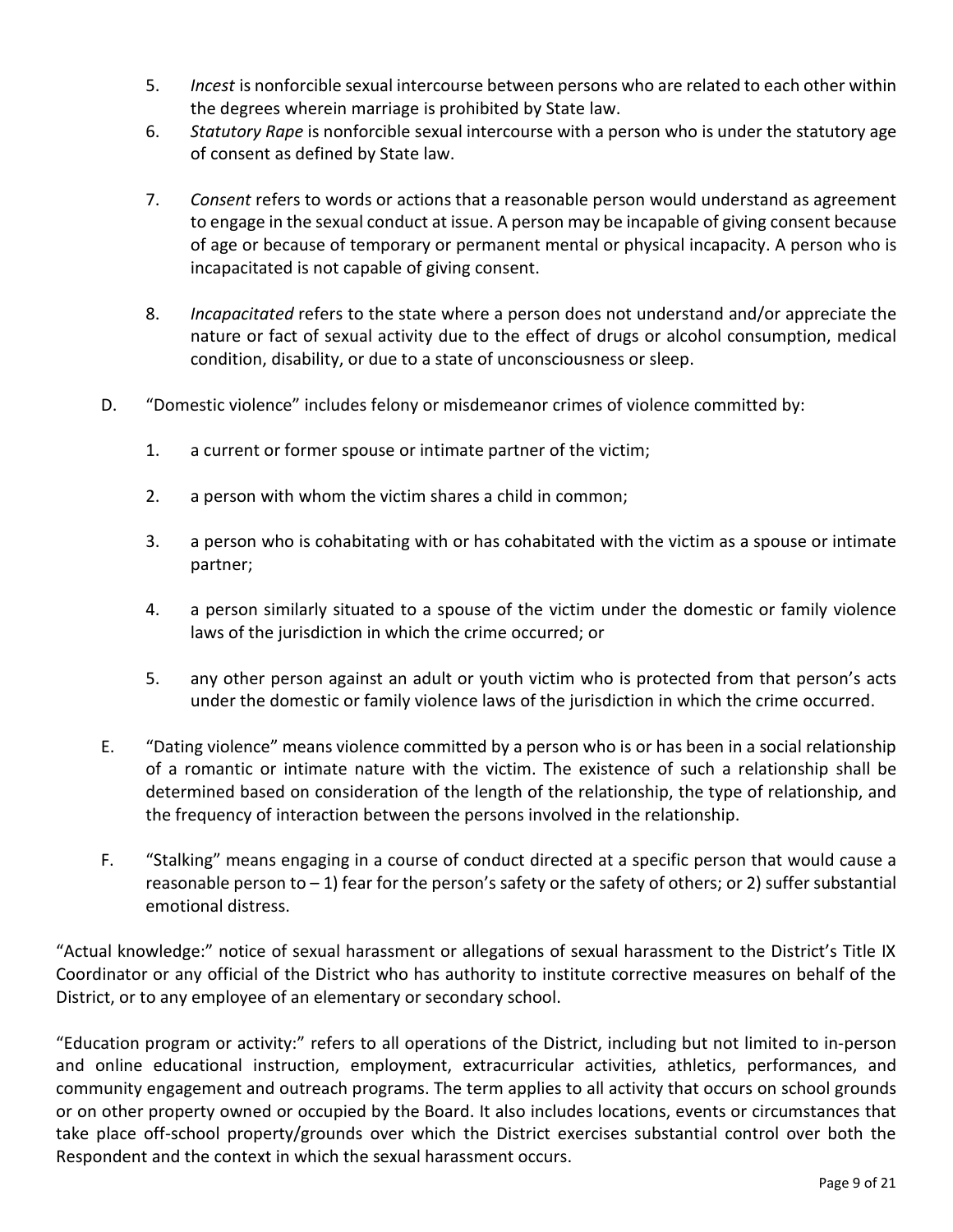"Complainant:" an individual who is alleged to be the victim of conduct that could constitute sexual harassment.

"Respondent:" an individual who has been reported to be the perpetrator of conduct that could constitute sexual harassment.

"Title IX Coordinator:" the Board designates the following individual(s) to serve as its Title IX Coordinator to oversee and coordinate its efforts to comply with Title IX and its implementing regulations:

| Title:        | Toni Filut, Principal, Columbia Middle School     |
|---------------|---------------------------------------------------|
| Address:      | 13646 West River Road, Columbia Station, OH 44028 |
| Phone Number: | (440) 236-5741                                    |
| Email:        | filutt@columbia.k12.oh.us                         |

All questions about this policy should be directed to the Title IX Coordinator.

The Superintendent shall prominently display the Title IX Coordinator's(s') contact information – including name(s) and/or title(s), phone number(s), office address(es), and e-mail address(es) – and this policy on the District's website and in each handbook or catalog that the Board makes available to applicants for admission and employment, students, parents or legal guardians of elementary and secondary school students, Board employees, and all unions or professional organizations holding collective bargaining or professional agreements.

"Formal complaint:" a document filed by a Complainant or signed by the Title IX Coordinator alleging sexual harassment against a Respondent and requesting that the District investigate the allegation of sexual harassment. At the time of filing a Formal Complaint with the District, a Complainant must be participating in or attempting to participate in the District's education program or activity. A "document filed by a complainant'' means a document or electronic submission (such as by electronic mail or through an online portal that the Board provides for this purpose) that contains the Complainant's physical or digital signature, or otherwise indicates that the Complainant is the person filing the Formal Complaint. Where the Title IX Coordinator signs a Formal Complaint, the Title IX Coordinator is not a Complainant or a party to the Formal Complaint and must not have a conflict of interest or bias for or against complainants or respondents generally or an individual complainant or respondent.

"Supportive measures:" non-disciplinary, non-punitive individualized services offered as appropriate, as reasonably available and without fee or charge to the Complainant or Respondent before or after the filing of a formal complaint or where no formal complaint has been filed. Such measures are designed to restore or preserve equal access to the District's education program or activity without unreasonably burdening the other party, including measures designed to protect the safety of all parties or the District's educational environment, or deter Sexual Harassment. Supportive measures may include counseling, extensions of deadlines or other course-related adjustments, modifications of work or class schedules, school/campus escort services, mutual restrictions of contact between the parties, changes in work locations), leaves of absence, increased security and monitoring of certain areas of the campus (including school buildings and facilities), and other similar measures.

# District Requirements

When the District has actual knowledge of sexual harassment in an education program or activity of the District, the District will respond promptly in a manner that is not deliberately indifferent. When the harassment or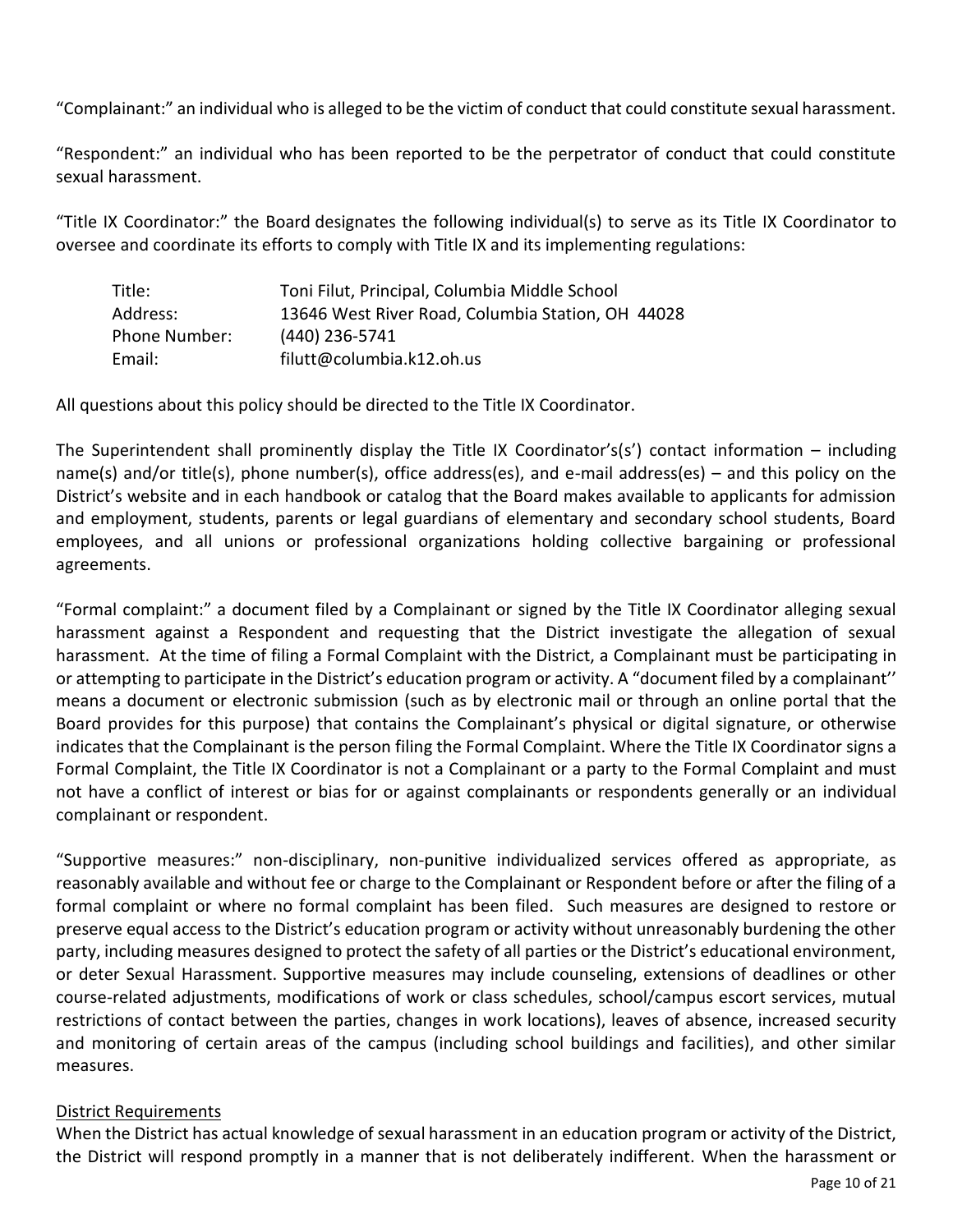discrimination on the basis of sex does not meet the definition of sexual harassment, the Title IX Coordinator will direct the individual to the applicable sex discrimination process for investigation.

The Title IX Coordinator(s), along with any investigator(s), decision-maker(s), or any person(s) designated to facilitate an informal resolution process, shall not have a conflict of interest or bias for or against complainants or respondents generally or an individual complainant or respondent.

The District has established reasonably prompt time frames for the conclusion of the grievance process, including time frames for filing and resolving appeals and informal resolution processes. The District will seek to conclude the grievance process, including resolving any appeals, within sixty (60) days of receipt of the Formal Complaint. However, the grievance process may be temporarily delayed or extended for good cause. Good cause may include considerations such as the absence of a party, a party's advisor, or a witness; concurrent law enforcement activity; or the need for language assistance or accommodation of disabilities. In the event the grievance process is temporarily delayed for good cause, the District will provide written notice to the Complainant and the Respondent of the delay or extension and the reasons for the action.

The Respondent is presumed not responsible for the alleged conduct until a determination regarding responsibility is made at the conclusion of the grievance process.

At any point in the grievance process and procedures, the District may involve local law enforcement and/or file criminal charges related to allegations of Sexual Harassment.

# Report of Sexual Discrimination/Harassment

Any person may report sex discrimination, including Sexual Harassment (whether or not the person reporting is the person alleged to be the victim of conduct that could constitute sex discrimination or Sexual Harassment), in person, by mail, by telephone, or by electronic mail, using the Title IX Coordinator's(s') contact information listed above, or by any other means that results in the Title IX Coordinator receiving the person's oral or written report. Reports may be made at any time (including during non-business hours), by using the telephone number(s) or electronic mail address(es), or by mail to the office address(es), listed for the Title IX Coordinator(s).

Students, Board members, and Board employees are required, and other members of the School District community, and Third Parties) are encouraged, to report allegations of sex discrimination or Sexual Harassment promptly to the/a Title IX Coordinator or to any Board employee, who will in turn notify the/a Title IX Coordinator. Reports can be made orally or in writing and should be as specific as possible. The person making the report should, to the extent known, identify the alleged victim(s), perpetrator(s), and witness(es), and describe in detail what occurred, including date(s), time(s), and location(s).

If a report involves allegations of Sexual Harassment by or involving the Title IX Coordinator, the person making the report should submit it to the Superintendent, or another Board employee who, in turn, will notify the Superintendent of the report. The Superintendent will then serve in place of the Title IX Coordinator for purposes of addressing that report of Sexual Harassment.

The Board does business with various vendors, contractors, and other Third Parties who are not students or employees of the Board. Notwithstanding any rights that a given vendor, contractor, or Third-Party Respondent may have under this policy, the Board retainsthe right to limit any vendor's, contractor's, or Third Party's access to school grounds for any reason. The Board further retains all rights it enjoys by contract or law to terminate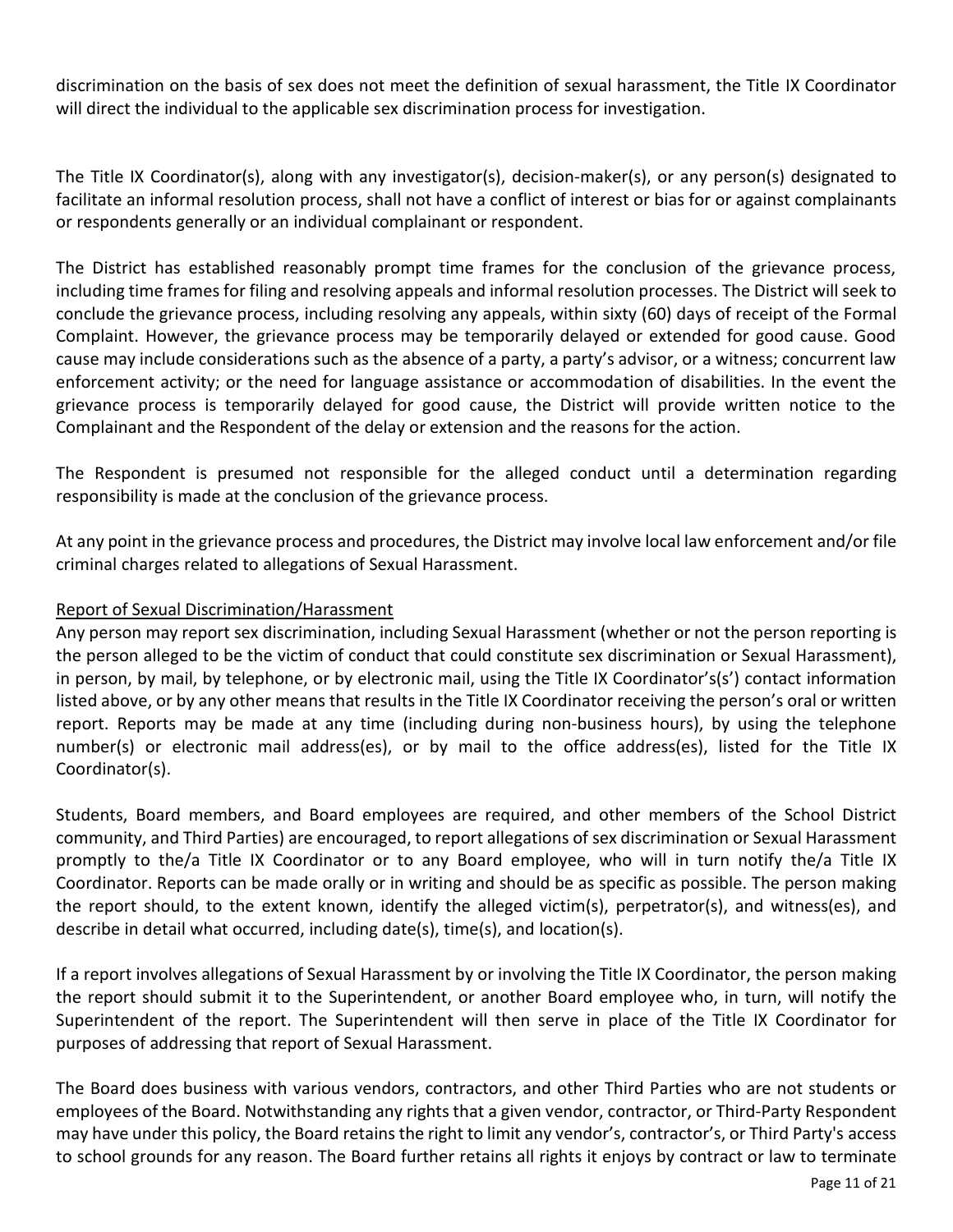its relationship with any vendor, contractor, or Third Party irrespective of any process or outcome under this policy.

A person may file criminal charges simultaneously with filing a Formal Complaint. A person does not need to wait until the Title IX investigation is completed before filing a criminal complaint. Likewise, questions or complaints relating to Title IX may be filed with the U.S. Department of Education's Office for Civil Rights at any time.

Because the Board is considered to have actual knowledge of Sexual Harassment or allegations of Sexual Harassment if any Board employee has such knowledge, and because the Board must take specific actions when it has notice of Sexual Harassment or allegations of Sexual Harassment, a Board employee who hasindependent knowledge of or receives a report involving allegations of sex discrimination and/or Sexual Harassment must notify the/a Title IX Coordinator within two (2) days of learning the information or receiving the report. The Board employee must also comply with mandatory reporting responsibilities pursuant to R.C. 2151.412, if applicable. If the Board employee's knowledge is based on another individual bringing the information to the Board employee's attention and the reporting individual submitted a written complaint to the Board employee, the Board employee must provide the written complaint to the Title IX Coordinator.

If a Board employee fails to report an incident of Sexual Harassment of which the Board employee is aware, the Board employee may be subject to disciplinary action, up to and including termination.

When a report of Sexual Harassment is made, the Title IX Coordinator shall promptly (i.e., within two (2) days of the Title IX Coordinator's receipt of the report of Sexual Harassment) contact the Complainant (including the parent/guardian if the Complainant is under 18 years of age or under guardianship) to discuss the availability of supportive measures, consider the Complainant's wishes with respect to supportive measures, inform the Complainant of the availability of supportive measures with or without the filing of a Formal Complaint, and explain to the Complainant the process for filing a Formal Complaint. The Title IX Coordinator is responsible for coordinating the effective implementation of supportive measures. Any supportive measures provided to the Complainant or Respondent shall be maintained as confidential, to the extent that maintaining such confidentiality will not impair the ability of the District to provide the supportive measures.

Subject to limitations and/or procedures imposed by State and/or Federal law, the District may remove a student Respondent from its education program or activity on an emergency basis after conducting an individualized safety and risk analysis. The purposes of the individualized safety and risk analysis is to determine whether the student Respondent poses an immediate threat to the physical health or safety of any student or other individual arising from the allegations of Sexual Harassment that justifies removal. If the District determines the student Respondent poses such a threat, it will so notify the student Respondent and the student Respondent will have an opportunity to challenge the decision immediately following the removal.

If the Respondent is a non-student employee, the District may place the Respondent on administrative leave during the pendency of the grievance process.

For all other Respondents, including other members of the School District community and Third Parties, the Board retains broad discretion to prohibit such persons from entering onto its school grounds and other properties at any time and for any reason, whether after receiving a report of Sexual Harassment or otherwise.

It is a violation of this policy for a Complainant(s), Respondent(s), and/or witness(es) to knowingly making false statements or knowingly submitting false information during the grievance process, including intentionally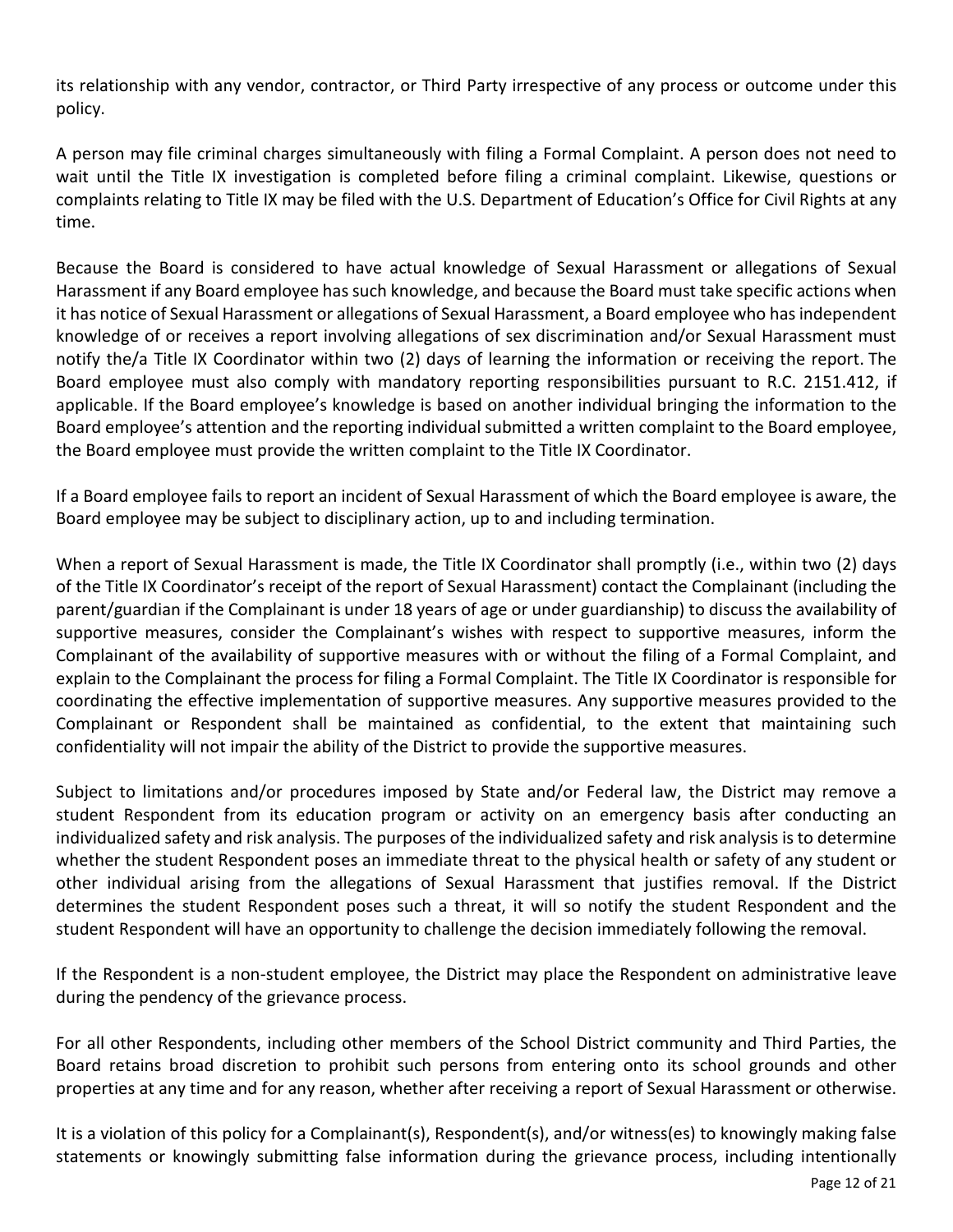making a false report of Sexual Harassment or submitting a false Formal Complaint. The Board will not tolerate such conduct, which is a violation of the Student Code of Conduct.

# Filing a Formal Complaint

At the time of filing a formal complaint, a Complainant must be participating in or attempting to participate in the education program or activity of the District with which the formal complaint is filed. A formal complaint may be filed with the Title IX Coordinator in person, by mail, by electronic mail, or other means designated by the District.

Upon receipt of a formal complaint, the Title IX Coordinator must provide written notice to the known parties including:

- 1. Notice of the allegations of sexual harassment, including information about the identities of the parties involved in the incident, the conduct allegedly constituting sexual harassment, the date and location of the alleged incident, and any other sufficient details known at the time. Such notice must be provided with sufficient time to prepare a response before any initial interview;
- 2. An explanation of the District's grievance process, including the investigation procedures any informal resolution process;
- 3. A statement that the Respondent is presumed not responsible for the alleged conduct and that a determination regarding responsibility will be made by the decision-maker at the conclusion of the investigation;
- 4. Notice to the parties that they may have an advisor of their choice who may be, but is not required to be, an attorney, and may inspect and review any evidence and
- 5. Notice to the parties of any provision in the District's code of conduct or policy that prohibits knowingly making false statements or knowingly submitting false information.

If, in the course of an investigation, the investigator becomes aware of allegations about the Complainant or Respondent that are not included in the notice initially provided to the parties, the investigator will notify the Title IX Coordinator and the Title IX Coordinator will decide whether the investigator should investigate the additional allegations. If the Title IX Coordinator decides to include the new allegations as part of the investigation, the Title IX Coordinator will provide notice of the additional allegations to the known parties. The Title IX Coordinator may consolidate formal complaints as to allegations of sexual harassment against more than one Respondent, or by more than one Complainant against one or more Respondents, or by one party against the other party, where the allegations of sexual harassment arise out of the same facts or circumstances.

The District's resolution of a Formal Complaint ordinarily will not be impacted by the fact that criminal charges involving the same incident have been filed or that charges have been dismissed or reduced.

### Investigation of a Formal Complaint

In conducting the investigation of a Formal Complaint and throughout the grievance process, the burden of proof and the burden of gathering evidence sufficient to reach a determination regarding responsibility is on the District, not the parties.

The District is not permitted to access, consider, disclose, or otherwise use a party's records that are made or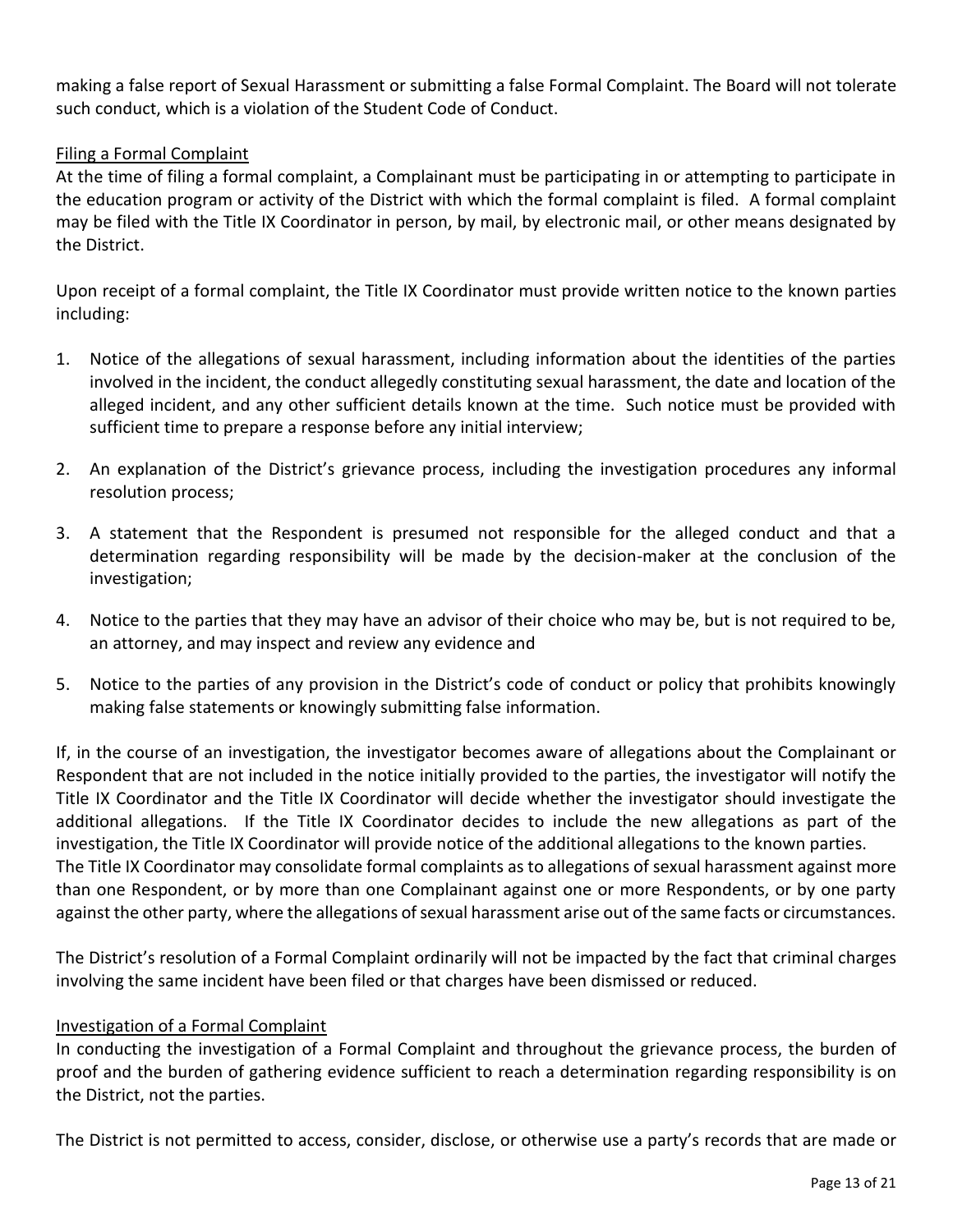maintained by a physician, psychiatrist, psychologist, or other recognized professional or paraprofessional acting in the professional's or paraprofessional's capacity, or assisting in that capacity, and which are made and maintained in connection with the provision of treatment to the party, unless the party provides the District with voluntary, written consent to do so; if a student party is not an Eligible Student, the District must obtain the voluntary, written consent of a parent.

Similarly, the investigator(s) and decision-maker(s) may not require, allow, rely upon or otherwise use questions or evidence that constitute, or seek disclosure of, information protected under a legally recognized privilege, unless the person holding such privilege has waived the privilege in writing.

As part of the investigation, the parties have the right to:

- A. present witnesses, including fact and expert witnesses, and other inculpatory and exculpatory evidence; and
- B. have others present during any grievance proceeding, including the opportunity to be accompanied to any related meeting or proceeding by the advisor of their choice, who may be, but is not required to be, an attorney. The District may not limit the choice or presence of an advisor for either the Complainant or Respondent in any meeting or grievance proceeding. The District may establish restrictions regarding the extent to which advisors may participate in the proceedings as long as the restrictions apply equally to both parties.

Neither party shall be restricted in their ability to discuss the allegations under investigation or to gather and present relevant evidence.

The District will provide to a party whose participation is invited or expected written notice of the date, time, location, participants, and purpose of all investigative interviews, or other meetings, with sufficient time for the party to prepare to participate. The investigator(s) and decision-maker(s) must provide a minimum of one (1) days' notice with respect to investigative interviews and other meetings.

Both parties shall have an equal opportunity to inspect and review any evidence obtained as part of the investigation that is directly related to the allegations raised in the Formal Complaint, including the evidence upon which the District does not intend to rely in reaching a determination regarding responsibility and inculpatory or exculpatory evidence whether obtained from a party or other source, so that each party can meaningfully respond to the evidence prior to the conclusion of the investigation. Prior to completion of the investigative report, the Title IX Coordinator must send to each party and the party's advisor, if any, the evidence subject to inspection and review in an electronic format or a hard copy. The parties have ten (10) calendar days to submit a written response to the Title IX Coordinator, which the investigator will consider prior to completion of the investigative report.

At the conclusion of the investigation, the investigator shall create an investigative report that fairly summarizes relevant evidence. The investigator will send the report to each party and the party's advisor, if any, for their review. The investigator will send the investigative report in an electronic format or a hard copy, at least fifteen (15) calendar days prior to the decision-maker(s) issuing a determination regarding responsibility. The parties have ten (10) calendar days to submit a written response to the Title IX Coordinator

### Decision-Maker's Determination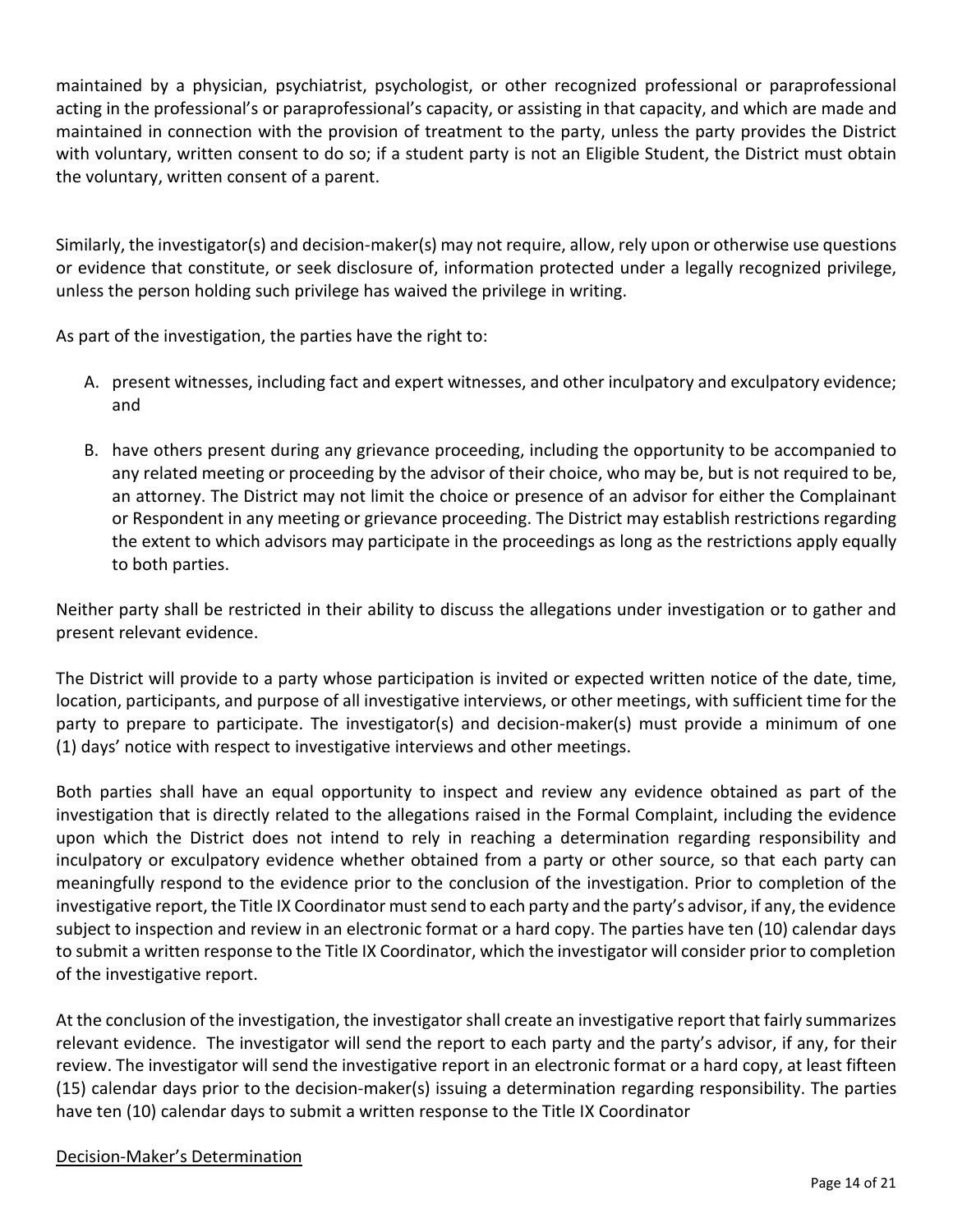The investigative report is submitted to the decision-maker. The decision-maker cannot be the same person(s) as the Title IX Coordinator or the investigator. The decision-maker cannot hold a hearing or make a determination regarding responsibility until ten (10) calendar days from the date the Complainant and Respondent receive the investigator's report.

Prior to reaching a determination regarding responsibility, the decision-maker must afford each party the opportunity to submit written, relevant questions that a party wants asked of any party or witness, provide each party with the answers, and allow for additional, limited follow-up questions from each party. Questions and evidence about the Complainant's sexual predisposition or prior sexual behavior are not relevant, unless such questions and evidence about the Complainant's prior sexual behavior are offered to prove that someone other than the Respondent committed the conduct alleged by the Complainant, or if the questions and evidence concern specific incidents of the Complainant's prior sexual behavior with respect to the Respondent and are offered to prove consent. The decision-maker must explain to the party proposing the questions any decision to exclude a question as not relevant. Questions must be submitted to the Title IX Coordinator within three (3) calendar days from the date the Complainant and Respondent receive the investigator's report.

The decision-maker must issue a written determination regarding responsibility based on a preponderance of the evidence standard. The decision-maker's written determination must:

- 1. Identify the allegations potentially constituting sexual harassment;
- 2. Describe the procedural steps taken, including any notifications to the parties, interviews with parties and witnesses, site visits, methods used to gather evidence, and hearings held;
- 3. Include the findings of fact supporting the determination;
- 4. Draw conclusions regarding the application of any District policies and/or code of conduct rules to the facts;
- 5. Address each allegation and a resolution of the complaint including a determination regarding responsibility, the rationale therefor, any recommended disciplinary sanction(s) imposed on the Respondent, and whether remedies designed to restore or preserve access to the educational program or activity will be provided by the District to the Complainant and
- 6. The procedures and permissible bases for the Complainant and/or Respondent to appeal the determination.

A copy of the written determination must be provided to both parties simultaneously, and generally will be provided within sixty (60) calendar days from the District's receipt of a formal complaint.

Where a determination of responsibility for sexual harassment has been made against the Respondent, the District will provide remedies to the Complainant that are designed to restore or preserve equal access to the District's education program or activity. Such remedies may include supportive measures; however, remedies need not be non-disciplinary or non-punitive and need not avoid burdening the Respondent. The Title IX Coordinator is responsible for effective implementation of any remedies. Following any determination of responsibility, the District may implement disciplinary sanctions in accordance with State or Federal law and or/the negotiated agreement. For students, the sanctions may include disciplinary action, up to and including permanent exclusion. For employees, the sanctions may include any form of responsive discipline, up to and including termination.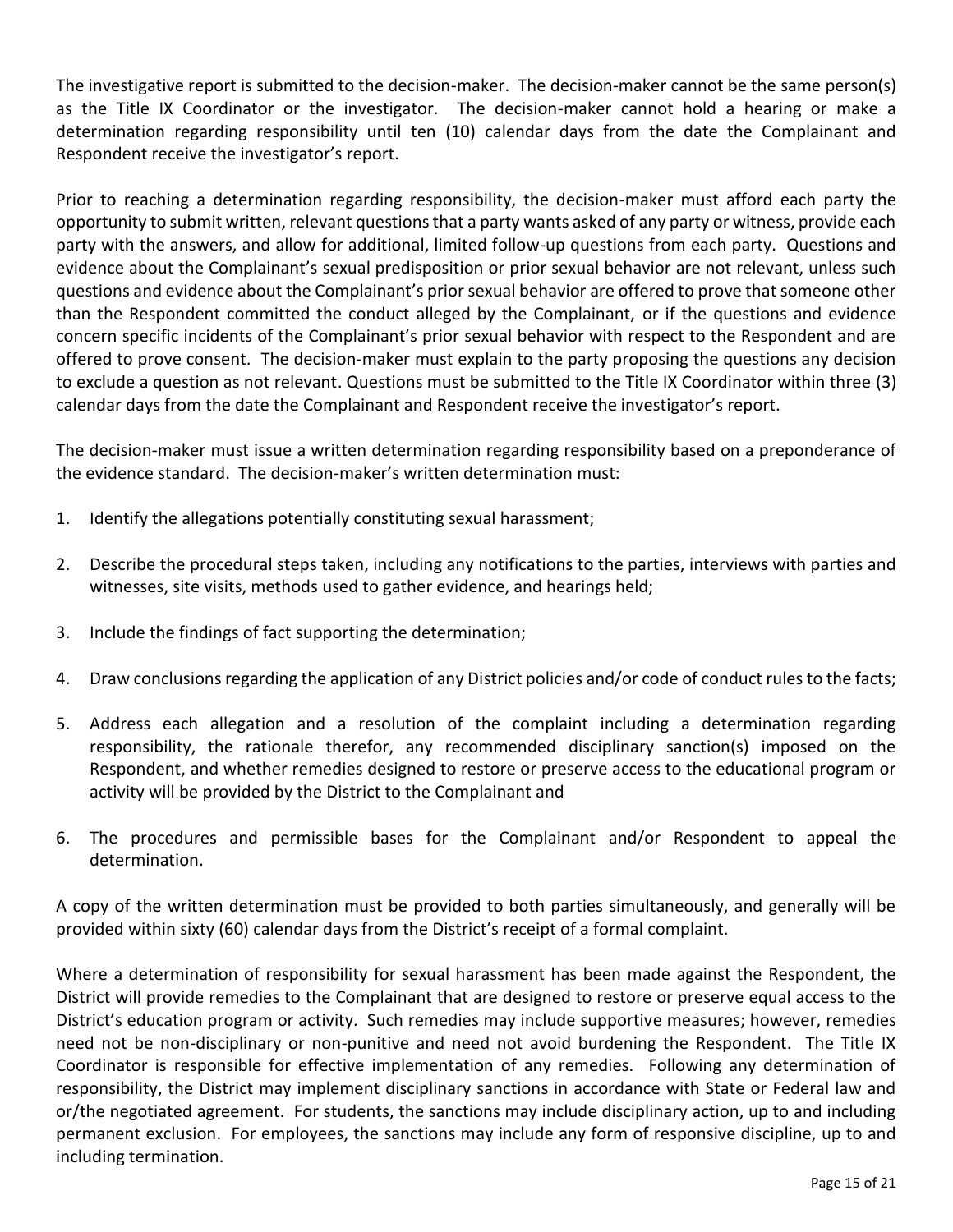# Appeals

Either the Complainant or Respondent may appeal the decision-maker's determination regarding responsibility or the Title IX Coordinator's dismissal of a formal complaint, on the following basis:

- 1. Procedural irregularity that affected the outcome of the matter;
- 2. New evidence that was not reasonably available at the time that could affect the outcome and
- 3. The Title IX Coordinator, investigator, or decision-maker had a conflict of interest or bias for or against Complainants or Respondents generally or an individual Complainant or Respondent that affected the outcome.

The Complainant may not appeal the ultimate disciplinary sanction/consequence that is imposed.

The request to appeal must be made in writing to the Title IX Coordinator within seven (7) calendar days after the date of the written determination. The appeal decision-maker must not have a conflict of interest or bias for or against Complainants or Respondents generally or an individual Complainant or Respondent and cannot be the Title IX Coordinator, the investigator, or the decision-maker from the original determination.

The Title IX Coordinator must notify the other party in writing when an appeal is filed and give both parties a reasonable equal opportunity to submit a written statement in support of, or challenging, the outcome. The parties' written statements in support of, or challenging, the determination of responsibility must be submitted within five (5) calendar days after the Title IX Coordinator provides notice to the non-appealing party of the appeal. After reviewing the evidence, the appeal decision-maker must issue a written decision describing the result of the appeal and the rationale for the result. The original decision-maker's determination of responsibility will stand if the appeal request is not filed in a timely manner or the appealing party fails to show clear error and/or a compelling rationale for overturning or modifying the original determination. The decision will be provided to the Title IX Coordinator, who will then provide the decision to both parties simultaneously, typically within ten (10) calendar days from the date the appeal is filed.

The determination regarding responsibility becomes final either on the date that the District provides the parties with the written determination of the result of the appeal, if an appeal is filed, or if an appeal is not filed, the date on which an appeal would no longer be considered timely.

Nothing herein shall prevent the District from implementing appropriate remedies while the appeal is pending.

If a Formal Complaint is filed, the Title IX Coordinator may offer to the parties an informal resolution process. If the parties mutually agree to participate in the informal resolution process, the Title IX Coordinator shall designate a trained individual to facilitate an informal resolution process, such as mediation, that does not involve a full investigation and adjudication. The informal resolution process may be used at any time prior to the decision-maker(s) reaching a determination regarding responsibility.

If the Title IX Coordinator is going to propose an informal resolution process, the Title IX Coordinator shall provide to the parties a written notice disclosing:

1. Provides to the parties a written notice disclosing: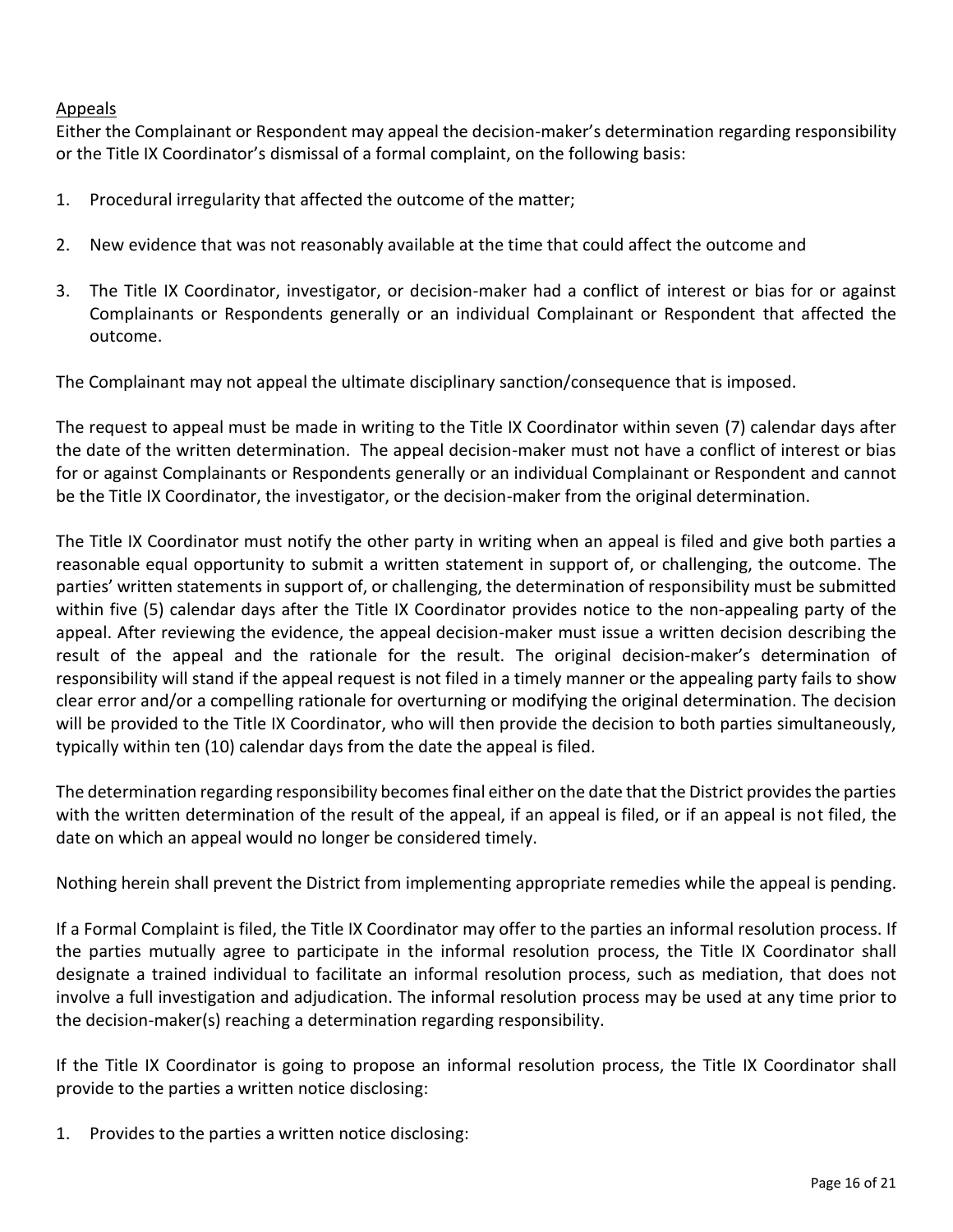- A. The allegations;
- B. The requirements of the informal resolution process including the circumstances under which it precludes the parties from resuming a formal complaint arising from the same allegations, provided, however, that at any time prior to agreeing to a resolution, any party has the right to withdraw from the informal resolution process and resume the Title IX formal complaint process with respect to the formal complaint and
- C. Any consequences resulting from participating in the informal resolution process, including the records that will be maintained or could be shared.
- 2. Obtains the parties' voluntary, written consent to the informal resolution process.

The informal resolution process generally will be completed within thirty (30) calendar days, unless the parties and the Title IX Coordinator mutually agree to temporarily delay or extend the process. The formal grievance process timelines are stayed during the parties' participation in the informal resolution process. If the parties do not reach resolution through the informal resolution process, the parties will resume the formal complaint grievance process, including timelines for resolution, at the point they left off.

Any time prior to agreeing to a resolution, any party has the right to withdraw from the informal resolution process and resume the grievance process with respect to the Formal Complaint.

Under no circumstances shall a Complainant be required as a condition of enrollment or continuing enrollment, or employment or continuing employment, or enjoyment of any other right, to waive any right to an investigation and adjudication of a Formal Complaint of Sexual Harassment. Similarly, no party shall be required to participate in an informal resolution process.

### Recordkeeping

The District must maintain for a period of seven (7) years records of:

- 1. Each sexual harassment investigation, including any determination regarding responsibility, any disciplinary sanctions imposed on the Respondent, and any remedies provided to the Complainant designed to restore or preserve equal access to the District's education program or activity;
- 2. Any appeal and the result therefrom;
- 3. Any informal resolution and the result therefrom and
- 4. All materials used to train Title IX Coordinators, investigators, decision-makers, and any person who facilitates an informal resolution process. The District must make these training materials publicly available on its website.

The District must create, and maintain for a period of seven (7) years, records of any actions, including any supportive measures, taken in response to a report or formal complaint of sexual harassment. In each instance, the District must document the basis for its conclusion that its response was not deliberately indifferent, and document that it has taken measures designed to restore or preserve equal access to the District's education program or activity. If the District does not provide a Complainant with supportive measures, then the District will document the reasons why such a response was not clearly unreasonable in light of the known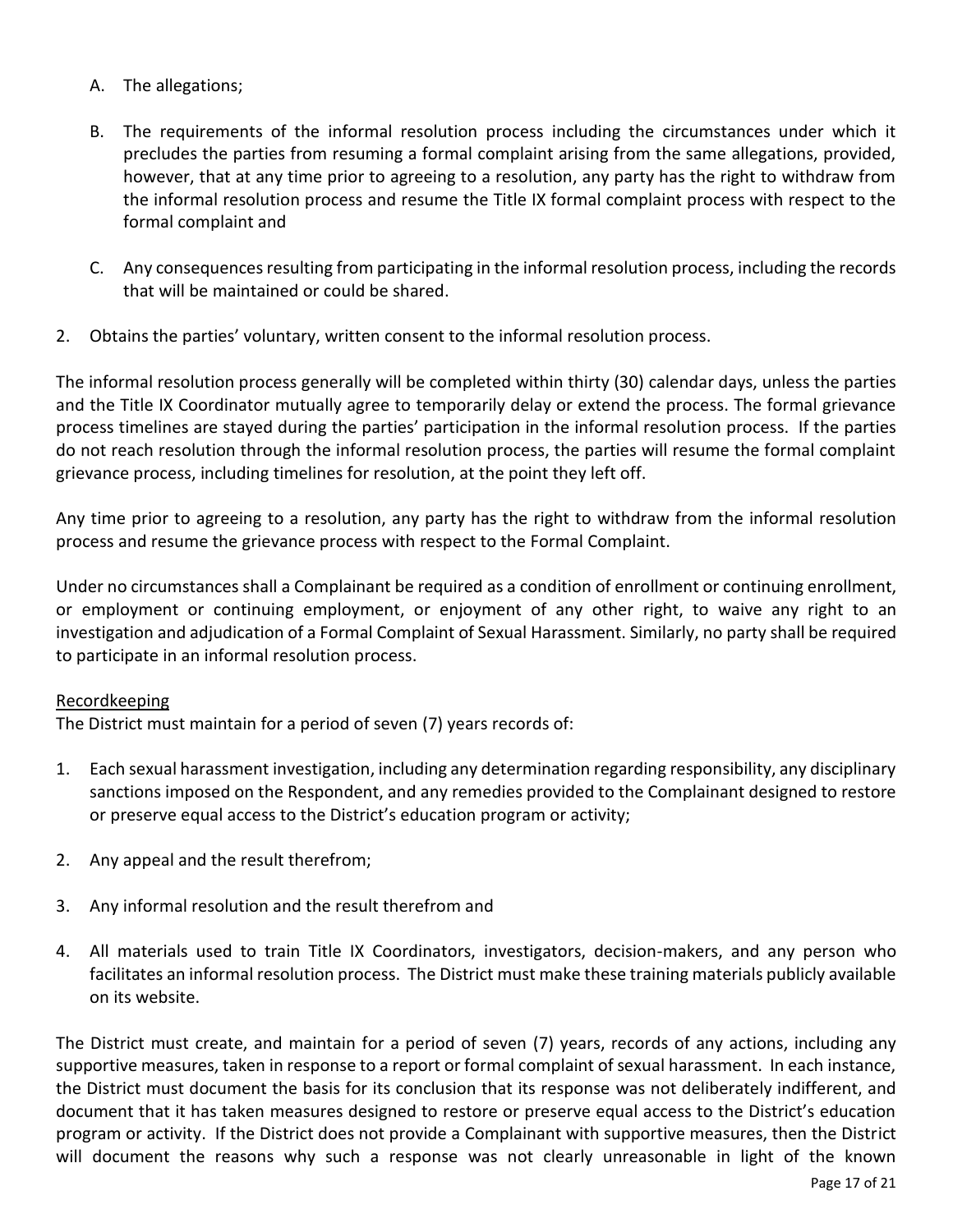circumstances. The documentation of certain bases or measures does not limit the District in the future from providing additional explanations or detailing additional measures taken.

# Retaliation

Neither the Board nor any other person may intimidate, threaten, coerce, or discriminate against any individual for the purpose of interfering with any right or privilege secured by Title IX, its implementing regulations, or this policy, or because the individual made a report or complaint, testified, assisted, or participated or refused to participate in any manner in an investigation, proceeding, or hearing under this policy. Intimidation, threats, coercion, or discrimination, including charges against an individual for code of conduct violations that do not involve sex discrimination or Sexual Harassment, but arise out of the same facts or circumstances as a report or complaint of sex discrimination, or a report or Formal Complaint of Sexual Harassment, for the purpose of interfering with any right or privilege secured by Title IX, its implementing regulations, or this policy, constitutes retaliation. Retaliation against a person for making a report of Sexual Harassment, filing a Formal Complaint, or participating in an investigation, is a serious violation of this policy that can result in imposition of disciplinary sanctions/consequences and/or other appropriate remedies.

Complaints alleging retaliation may be filed according to the grievance procedures set forth above.

# Confidentiality

The District will keep confidential the identity of any individual who has made a report or complaint of sex discrimination, including any individual who has made a report or filed a Formal Complaint of Sexual Harassment, any Complainant, any individual who has been reported to be the perpetrator of sex discrimination, any Respondent, and any witness, except as may be permitted by the Family Educational Rights and Privacy Act ("FERPA"), 20 U.S.C. 1232g, or FERPA regulations, 34 C.F.R. part 99, or as required by law, or to carry out the purposes of 34 C.F.R. part 106, including the conduct of any investigation, hearing, or judicial proceeding arising thereunder (i.e., the District's obligation to maintain confidentiality shall not impair or otherwise affect the Complainant's and Respondent's receipt of the information to which they are entitled related to the investigative record and determination of responsibility).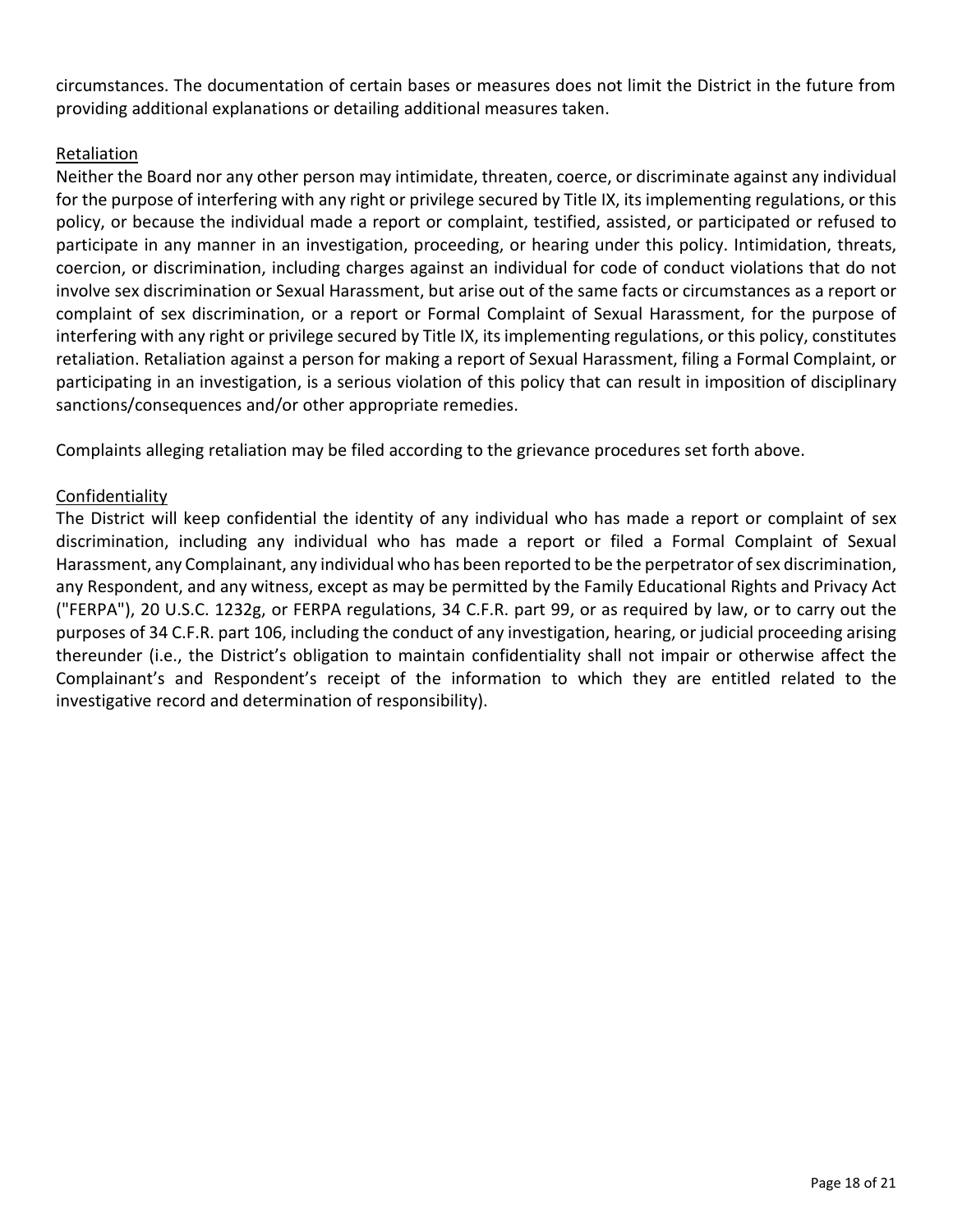# **Board Policy ACAB – HARASSMENT**

All employees, students, and volunteers of the Columbia Local School District have a right to work and learn in an environment free of harassment. Harassment includes unwelcome and constant verbal or physical conduct when:

- 1. Submission to such conduct is an explicit or implicit term or condition of an individual's employment or participation in a school-related activity.
- 2. Submission to or rejection of such conduct by an individual is used as the basis for employment decisions or grades affecting this individual.
- 3. Such conduct has the purpose or effect of unreasonably interfering with the individual's work or school performance, or creating an intimidating, hostile or offensive work or school environment.

Alleged incidents of harassment may include adults and/or students in various scenarios: employee to employee, employee to student, student to employee, and student to student. When an individual believes he/she has been harassed, he/she should immediately report the incident to the building principal, department supervisor, superintendent, or board, as appropriate. The administration shall develop a procedure for both students and employees to report incidents. This procedure shall provide at least two avenues for students and employees to report incidents of alleged harassment; set forth the scope of the investigation to be conducted by the individual receiving the report; establish other parties to the investigation; provide, to the extent possible, for confidentiality to protect the individual filing the report and the alleged perpetrator; and set time lines for completing the investigation and filing a report with the appropriate such authority for action. Further, the administration shall publish these procedures in the district's (school's) staff and parent/student handbooks and in such other places it deems appropriate to help insure that staff, students, and parents are aware of these procedures. As appropriate and/or required by federal law or the laws of the State of Ohio, the official receiving the report may involve outside agencies in the investigation.

The Board has adopted separate policies and procedures for sexual harassment (See Policies ACAA and ACAA-R). All sexual harassment reports must be managed in accordance with these sexual harassment policies and procedures.

If an employee or student is found to have engaged in harassment, prompt corrective action will be taken. The form of this corrective action will be dependent upon the nature and extent of the harassment. Further, any corrective action will be determined by the building principal, superintendent or the board of education as appropriate in view of board of education policy, the district's negotiated contract with its employee groups, and applicable state and federal laws. Students will be subject to the "Code of Conduct" under which corrective action may include suspension or expulsion from school.

No student or employee shall be subject to any adverse actions concerning employment, grades, participation in school activities, etc. as the result of good faith report of alleged harassment; nor shall any student or employee be subject to such adverse actions as the results of his/her good faith participation in any investigation of alleged harassment.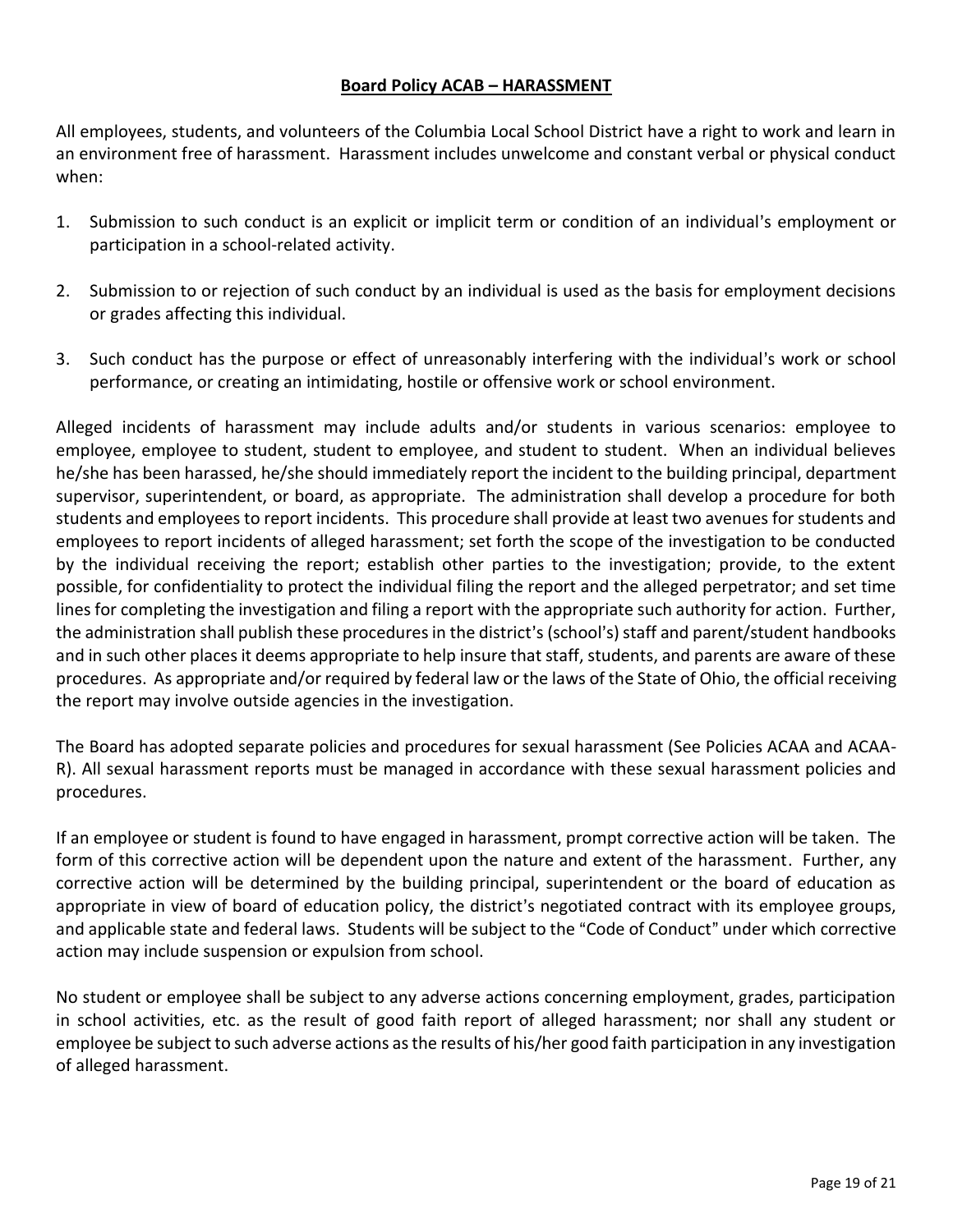# **Board Policy JFCF – HAZING AND BULLYING (Harassment, Intimidation and Dating Violence)**

Hazing means doing any act or coercing another, including the victim, to do any act of initiation to any student or other organization that causes or creates a substantial risk of causing mental of physical harm to any person.

Throughout this policy the term bullying is used in place of harassment, intimidation and bullying.

Bullying, harassment and intimidation is an intentional written, verbal, electronic or physical act that a student has exhibited toward another particular student more than once. The intentional act also includes violence within a dating relationship. The behavior causes both mental or physical harm to the other student and is sufficiently severe, persistent or pervasive that it creates and intimidating, threatening or abusive educational environment for the other student. This behavior is prohibited on school property, on a school bus or at a school-sponsored activity. Students found responsible for harassment, intimidation or bullying by an electronic act may be suspended. Discipline procedures will not infringe on any student's rights under the First Amendment to the Constitution of the United States. When the behavior is sexual harassment, the Title IX sexual harassment grievance process set forth in Policy ACAA-R will be followed, if applicable, prior to imposing any discipline that cannot be imposed without resolution of the Title IX process.

Permission, consent or assumption of risk by an individual subjected to hazing, bullying and/or dating violence does not lessen the prohibition contained in this policy.

The District includes, within the health curriculum, age-appropriate instruction in dating violence prevention education in grades 7 to 12. This instruction includes recognizing warning signs of dating violence and the characteristics of healthy relationships.

Prohibited activities of any type, including those activities engaged in via computer and/or electronic communications devices or electronic means, are inconsistent with the educational process and are prohibited at all times. The District educates minors about appropriate online behavior, including interacting with other individuals on social networking websites and in chat rooms and cyberbullying awareness and response.

No administrator, teacher or other employee of the District shall encourage, permit, condone or tolerate any hazing and/or bullying activities. No student, including leaders of student organizations, may plan, encourage or engage in any hazing and/or bullying.

Administrators, teachers and all other District employees are particularly alert to possible conditions, circumstances or events which might include hazing, bullying, and/or dating violence. If any of the prohibited behaviors are planned or discovered, involved students are informed by the discovering District employee of the prohibition contained in this policy and are required to end all such activities immediately. All hazing, bullying, and/or dating violence incidents are reported immediately to the principal/designee and the appropriate discipline is administered. When employees have actual knowledge that the behavior is sexual harassment, they must contact the Title IX Coordinator.

The Superintendent/designee must provide the Board President with a semiannual written summary of all reported incidents of hazing and/or bullying and post the summary on the District's website, to the extent permitted by law.

The administration provides training on the District's hazing and bullying policy to District employees and volunteers who have direct contact with students and by November 30 annually reports to the Ohio Department of Education compliance with this requirement through the consolidated school mandate report. If the District reports noncompliance the Superintendent/designee must provide a written explanation to the Board within